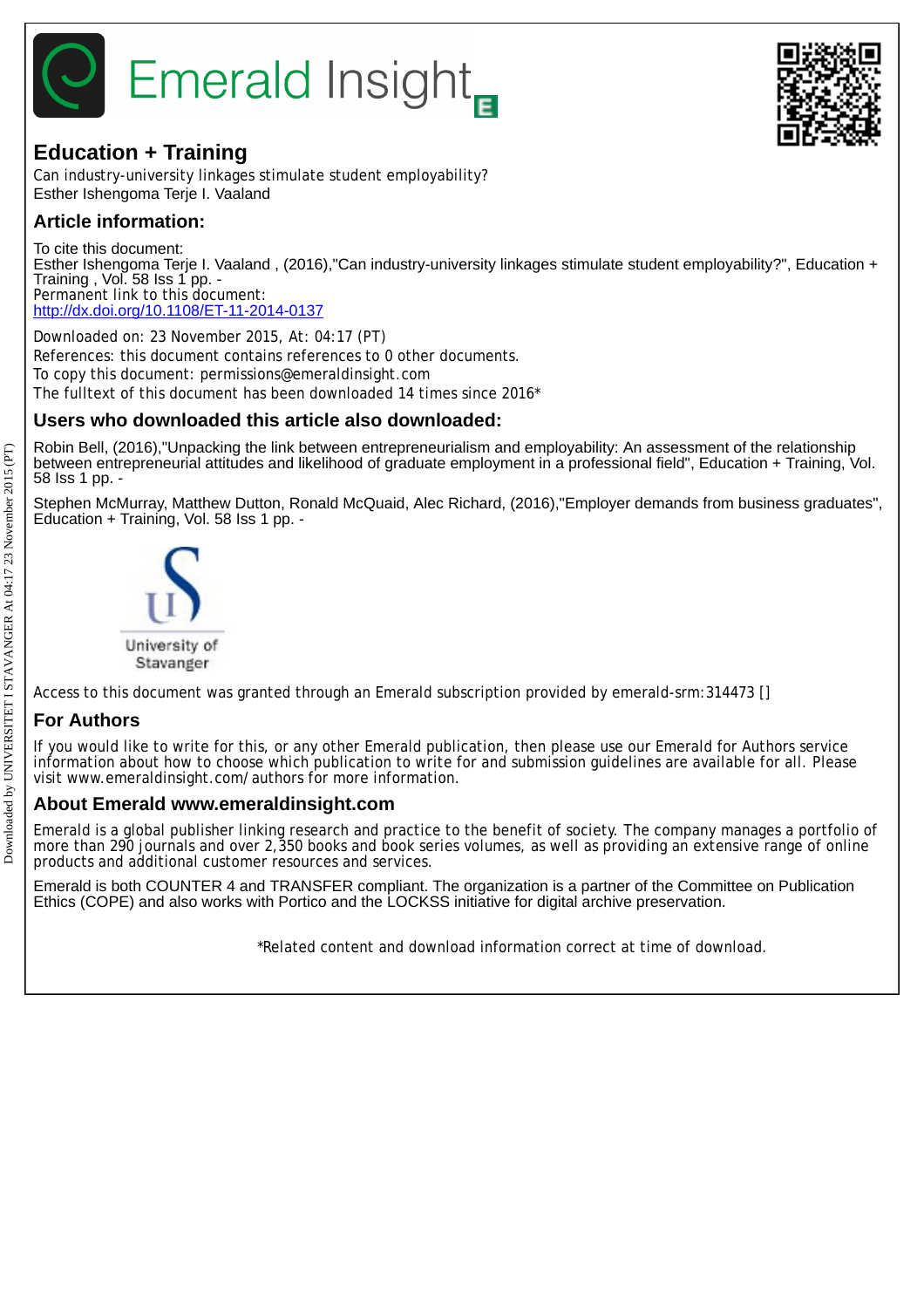# Can Industry-University Linkages stimulate student employability?

Acknowledgement: We thank two anonymous reviewers for highly relevant comments and suggestions on this paper. This study is partly funded by financial contributions from Statoil Tanzania. Statoil employees have, amongst other participated as informants from the industrial side of the UIL.

# **Introduction**

Developing countries are facing challenges in relation to unemployment. A soaring number of highly educated people are therefore unemployable (Nuwagaba, 2012), while unemployment of graduates is a rising trend (Mbah, 2014). This situation is associated with a lack of competitive skills demanded within the labour market (Nuwagaba, 2012). Paradoxically, many of these countries also have an excess of natural resources, e.g. oil, gas and minerals. These resources are very attractive to foreign companies, usually multinational enterprises (MNEs), which have both the resources and motives to improve the work-life relevancy of the higher knowledge sector.

Foreign-based companies and suppliers are highly involved in the exploration and exploitation of natural resources in African countries. Whereas the mining industry has been continuously ongoing for hundreds of years, the petroleum industry is relatively new to sub-Saharan nations. Oil and gas nations such as Nigeria, Angola, Libya and Algeria have involved MNEs in the exploration and exploitation of oil and gas resources for decades. Like these countries, new oil and gas nations such as Ghana, Uganda, Tanzania and Mozambique are facing new challenges in applying natural resources as a means of creating national wealth. Regardless of the maturity and technological content in the industry, foreign MNEs increasingly face explicit expectations to involve local suppliers in the petroleum value chain, and to recruit local people for the benefit of the host nation (Vaaland and Owusu, 2013). However, like many emerging petroleum and mining nations, the industrial base has a long way to go in order to be qualified as internationally competent suppliers, and to provide the industry with highly skilled human capacities. In the early stages of the development of the petroleum and mining sector in particular, the capacity to meet professional industry requirements is likely to be low, especially in countries that lack an industrial base (Tordo *et al*., 2013). Indeed, the Tanzanian government acknowledges the presence of skill shortages across the extractive industry (particularly with oil and gas) value chain, although it still requires the MNEs to involve Tanzanians as their workers and suppliers (United Republic of Tanzania – URT, 2014). It further challenges higher learning institutions in their role to meet industrial expectations by training and educating young people, although it acknowledges their shortages of experienced faculty members with specialized skills in extractive industry, particularly oil and gas. It calls for partnerships with MNEs in enhancing universities for building the competencies of Tanzanians to enable them participate in the extractive industry as suppliers of labour, services and material inputs.

To help meet their obligations (i.e. to offer relevant education and skills for the industry) and respond to the government call, some universities in emerging economies have established collaborative arrangements with the industry in terms of university-industry linkages (UILs). These linkages can be defined as *interactions between all parts of the higher educational system and industrializing economy* (Ankrah et al., 2013). Many scholars (e.g. Hansen and Lehmann, 2006; Feng *et al*., 2011) argue that partnerships between universities, business and civil society are prerequisites for improved economic development. Furthermore, changes in the global economy have enabled the requirement for flexibility, adaptability and innovation, which have led to new education and training demands in order to be competitive (Ramdass, 2012). Many studies of UIL and their effect on economic development have been carried out in a highly industrialized country context. Ankrah *et al.* (2013) provide a list of 57 empirical studies of an academic engagement with industry between 1990 and 2011, and none of these applies a developing country context. Studies by, e.g. Alpert *et al*. (2009), Perkmann *et al*. (2011) and Afonso *et al*. (2012) were conducted in relatively advanced countries,

This is a pre-print of a paper and is subject to change before publication. This pre-print is made available with the understanding that it will not be reproduced or stored in a retrieval system without the permission of Emerald Group Publishing Limited.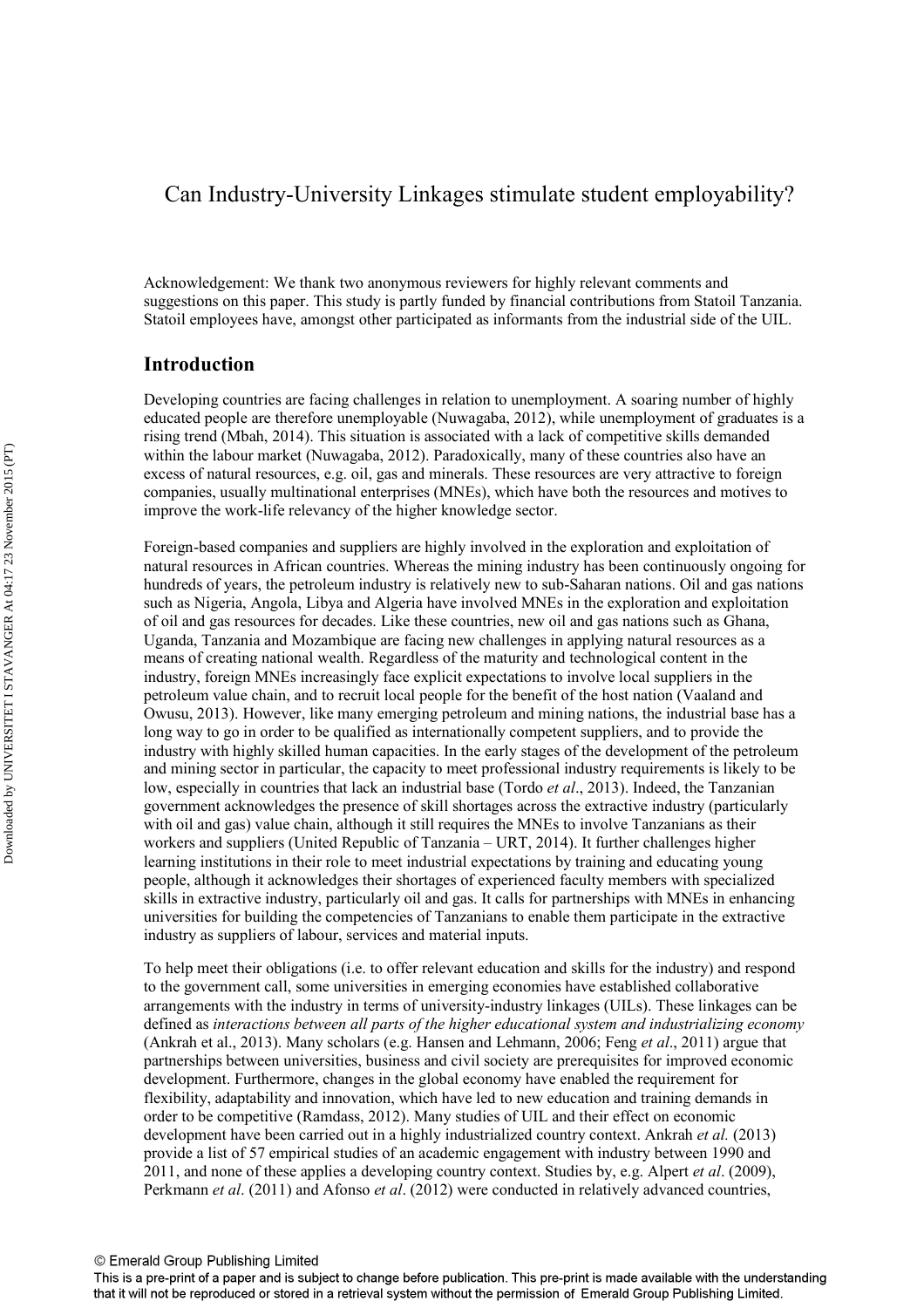where universities possess a strong infrastructure for conducting research and development activities, adequately skilled personnel and the availability of financial resources. In this context, one can assume a more symmetrical power balance between the industry and the university, compared to the developing country. Most of the universities in emerging economies in Africa, including Tanzania, suffer from a weak learning and research infrastructure, limited skilled personnel and insufficient research funds (Mpehongwa, 2013; Makulilo, 2012). The perceptions of key stakeholders (i.e. students, industry and faculty members) on the various effects of UILs activities are therefore likely to differ from those in developed countries.

Most of the empirical studies on UILs in developing countries have focused on factors that determined the nature and presence of UILs. Oyebisi *et al*. (1996) evaluated the strength of UILs in Nigeria and revealed established UILs in consultancy activities and limited UILs in research activities, which were associated with, among others, a lack of institutional support. Schiller and Liefner (2007) assessed the effects of funding reform on the development of UILs in Thailand and their benefits. They revealed that a cut in public spending in universities has stimulated the development of UILs, though the financial benefits to universities and the technological benefits to the industry were limited. Brimble and Doner's (2007) study of UILs in the same country indicates the presence of weak to modest UILs because of a lack of incentives and institutional support. Alves *et al.* (2007) claim that mind-set divergences between academia and industry significantly hamper cooperation. Based on a survey of faculty members in Bolivian universities, Vega-Jurando et al. (2008) also identify constraints hampering the development of UILs. A more recent study of UILs in Tanzania by Mpehongwa (2013) also focuses on the challenges faced in the establishment of UILs.

Other empirical studies of UILs reveal the presence of strong UILs and their potential for economic development. Goosen *et al.* (2001) reveal that the presence of strong UILs in Oman could be related to the presence of modern facilities in universities and the design of undergraduate programmes that incorporated industrial training and universities' policy related to the provision of training to industrial and government personnel.

Based on a survey of 80 students in selected universities in Palestine, Rabayah and Sartawi (2008) assessed the relationship between UILs (practical training in information and communication technology) on students'/trainees' future career and employability. They reported that the practical training programme had a positive effect on employability, as more than 50% of trainees acquired the jobs after the training. The current paper differs from the study by Rabayah and Sartawi (2008) since the former focused on the three categories of UILs (education/training, consultancy and research), while the latter focused on one component of UILs in training only. Hence, it is impossible to identify which of the UILs activities are more important than others.

Based on a survey of 120 organizations that offered placement for industrial training in Ghana, Ayarkwa et al. (2011) assessed the performance of students during the industrial training and the effectiveness or design of the training. They revealed a high potential for students to acquire new skills during the training, which could enhance their employability after the completion of their studies. Like Rabayah and Sartawi (2008), this study focused on one component of UILs activities in training/education that was based on the perceptions of the industry only.

Based on expert interviews and literature, Afonso *et al.* (2012) investigated UILs in Spain (albeit not a developing country), claiming that that the participation of industry professionals in postgraduate courses and students' internships in companies are the UIL activities with the greatest impact on employability.

Faced with the pressure to meet local content, and the need to produce skilled and competent people to help facilitate the attainment of local content, both multinational companies in mining and petroleum and local universities in Tanzania have established UILs in different spheres. Nevertheless, the types of UIL activities with a strong positive effect on students' employability, through equipping them with the proper skills, competencies and attitude, are unknown.

This is a pre-print of a paper and is subject to change before publication. This pre-print is made available with the understanding that it will not be reproduced or stored in a retrieval system without the permission of Emerald Group Publishing Limited.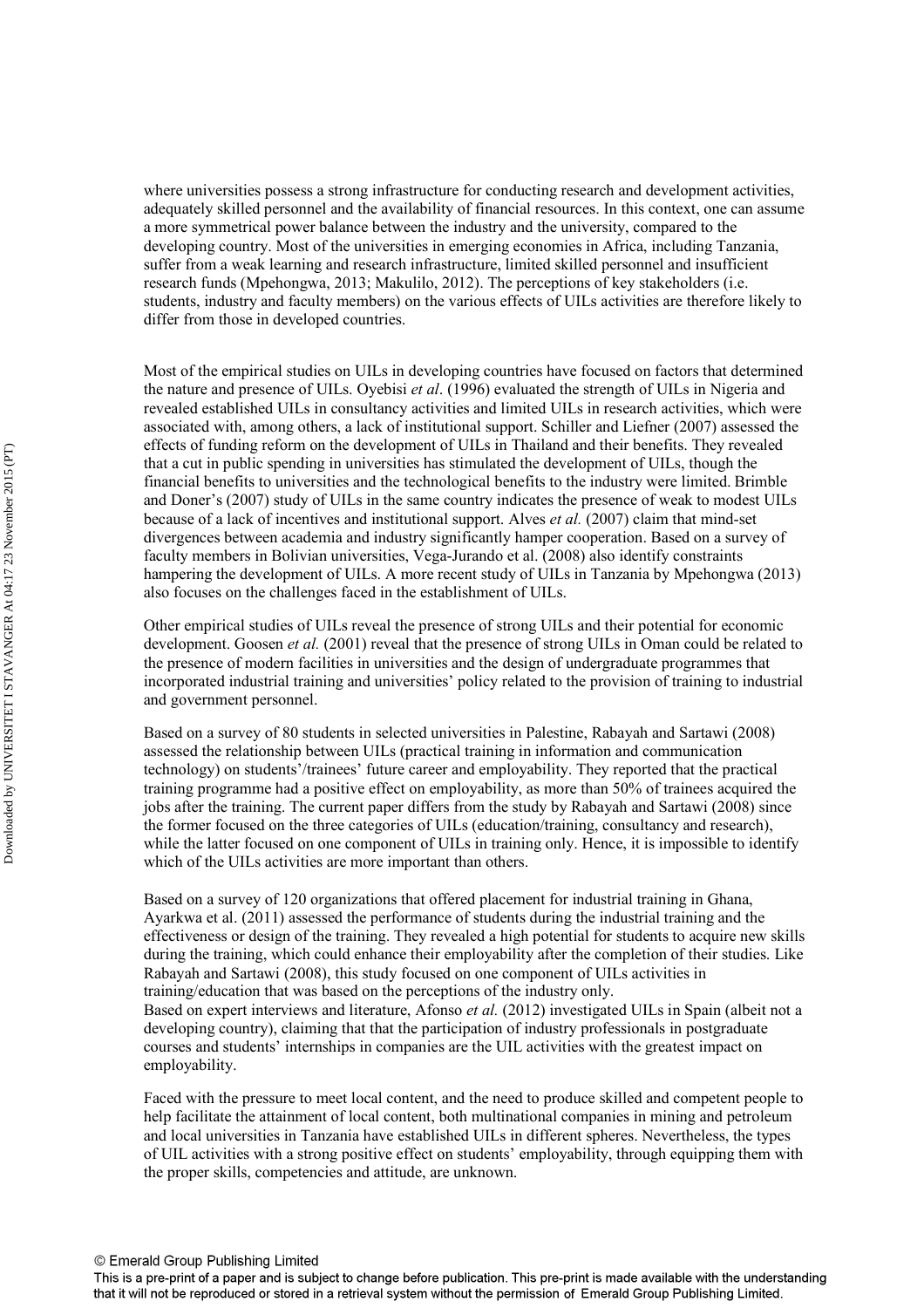Thus, the aim of the paper is to identify the most important UIL activities for enhancing employability among university students as perceived from three major stakeholders: the student, the faculty member and the industry. These are the same set of stakeholders applied in the study of Bhanugopan and Fish (2009) investigating graduate employability and UILs in a developing country context. The industry informants are basically recruited from large foreign- or joint-venture companies involved in the oil and gas and mining sectors, because they are assumed to possess both the capabilities and resources of relevance to UIL activities, as well as motives for investing in these activities. The focus is not about the existence of UILs, nor about factors hampering or stimulating UILs, but rather the perceived value of various linkage activities in enhancing student employability.

The rest of the paper is organized into six sections. First, a literature review is provided that covers three aspects of UILs followed by methodology. In the third section, findings are presented and then discussed in the fourth section. In the fifth section, implications are suggested, before the last section concludes the paper.

# **Literature review**

# **The role of the main actors in the linkages**

A highly-skilled labour force that has the ability to employ new knowledge, technologies, business improvement methodologies, and ultimately the addition of value to existing goods and services, is developed through a broad general higher education system (Ramdass, 2012). Schuetze (2001) argues that universities are primarily educational institutions that produce highly educated graduates. In line with this view, Vega-Jurando *et al.* (2008) describe three training models related to the university:

Traditional universities build students' skills, both conceptual and practical alike, through traditional lectures, tutorials, seminars and workshops. Academic theories are connected to "simulated practice" or real business cases; nonetheless, this model has received heavy criticism as being inadequate to prepare students for modern work (Ball, 1995). In line with this, McIlveen and Pensiero (2008), Bhanugopan and Fish (2009), Afonso *et al*. (2012), Nuwagaba (2012) and Torres-Machi *et al*. (2013) all claim that university training is posed with an increasing challenge in adapting degrees, teaching contents and training methods in order to meet industry demands. Others argue that even though these programmes provide graduates with a mix of skills and competencies required by the business world, a large number of businesses have a wide spectrum of differing requirements. Therefore, it is impossible to fully satisfy the training needs of all sectors (Vega-Jurado *et al.,* 2008). Another framework facilitates *industry-academia interaction* through bringing into the classroom business managers/owners who bring in real issues that are current and significant to the company (ibid). One of the impediments is a limited number of businesses willing to participate, not to mention interaction challenges and hurdles between students and business personnel (ibid, Brimble and Doner, 2007). A third model is to enable the acquisition of professional competence through *separate institutions* positioned in close proximity to the university campus, so as to help facilitate student and faculty access to its resources and to promote collaboration (Rabayah and Sartawi, 2008). This solution helps to prevent academia from incorporating industry-specific courses, and keeps their neutrality and conceptual-centric content intact. The content is tailor-made packages in cooperation with industry, which provides more flexibility in meeting the changing demands and ideas identified by industries (Vega-Jurado *et al.*, 2008).

The continuing discussion of the role of universities has led to the introduction of the *triple helix* system, in which universities are viewed as sources of regional economic development, as the university assumes a crucial role in societies beyond its traditional functions (Etzkowitz, 2002; Saad *et al*., 2008). Universities have emerged as central actors in the knowledge-based economy, no longer confined to their traditional roles of teaching and conducting primary research (Hamdan *et al*., 2011), and it is further argued that there is a growing demand on academic institutions to live up to this expectation (Saad *et al.,* 2008). The *triple helix* of relationships between university, industry and

© Emerald Group Publishing Limited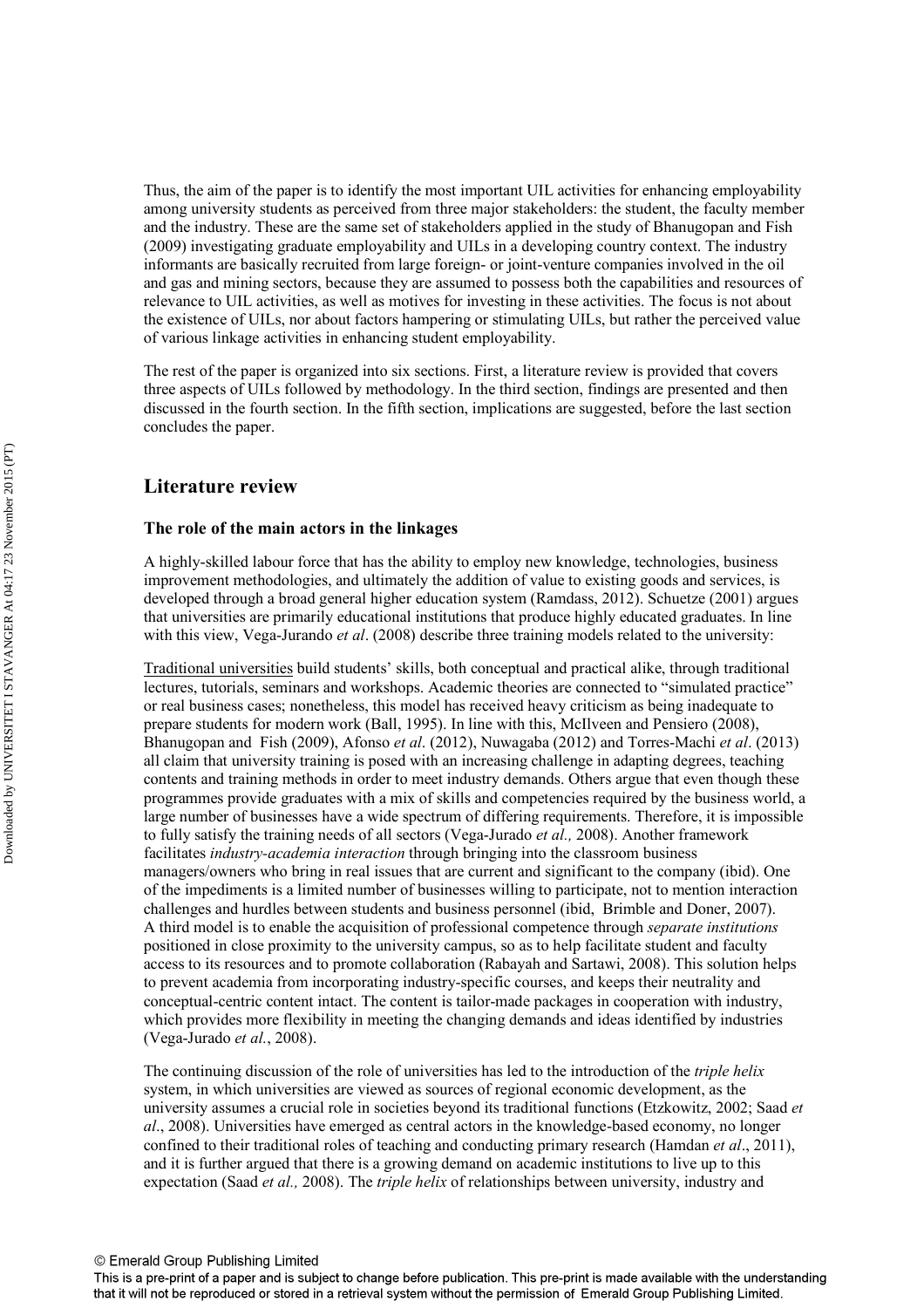government could be expected to enhance the relevance of universities to developing countries as agents of innovation and sustainable development (ibid). Developing countries should consequently address the question of drawing a balance between the traditional objectives of skill development and the objective of enforcing technological progress (Saad and Zawdie, 2011). In accordance with this argument, Hamdan *et al.* (2011) emphasize that universities need to interact with others in order to be relevant and progressive, and claim that a symbiotic relationship between industry and universities can help foster economic development. It is necessary for the university to collaborate with industry to combine efforts fostering the diffusion of knowledge.

The industry is the other main party in the UILs. The local industrial base in a developing country context is hampered by small-scale disadvantages and a lack of operational efficiency (OECD, 2005). Furthermore, weak organizational structures and formalities in business processes lead to a significant gap between expectations from MNEs and the realities of indigenous firms. Hence, the indigenous industrial actors is assumed to have limited resources to deploy into UILs However, the industrial base also includes foreign companies, often large multinationals, and some indigenous larger enterprises with both the resources and motives to invest in UIL linkages, not least within energy and mining industries. "Big oil" realizes that their license to operate in this context is dependent on a mutuality and interdependencies with society. These interdependencies can be illustrated by initiatives from the host country in terms of *local content requirements* (Vaaland and Owusu, 2013), in which the foreign company is required to: (1) include local companies in their value chain or actively improve their capabilities and competitive power through qualifying programmes, and (2) employ a locally skilled workforce in their operations (Tordo *et al*., 2013). In this perspective, the foreign company is required to comply with formal expectations as a "license to operate" in the country. But there is one additional argument for investing in UILs: Attractive exploration and exploitation licenses are not solely based on technological/economic criteria, but also on how the company contributes to capacity building within the host country. These initiatives are labelled as social investments, and are included in the *corporate social responsibility* schemes of the companies. The interdependencies with the "resource owner" and the "foreign agent" can thus be motivated by both requirements and compliance, in addition to corporate social responsibility. Both motivations can lead to UIL relationships of benefit to the university, as well as to the foreign company. In addition to motives to invest in the knowledge sector, they also possess valuable technological and managerial capabilities and resources that can add value to the knowledge sector of the host country. For the universities, access to technological skills, systems, processes and business attitudes developed in an international competitive environment can add significant knowledge elements into a host country university if they are included in UIL activities.

In sum, the MNEs (and associated foreign suppliers), and possibly a few indigenous larger competitive enterprises (if any) as well, both have motives to invest in UIL linkages and resources of value to learning and training institutions**.** 

### **Forms of UILs**

Goosen et al.'s (2001) investigation of UIL linkages in Oman suggests three areas of activities, namely: research and development projects, technical training and short courses and graduate education. Brimble and Doner (2007) follow a similar categorization by suggesting three modality groups of UIL linkages corresponding to the three broad missions of the university sector: (1) training and education-related activities, (2) the provision of services and other consulting activities, and (3) research-related activities. The content of these categories will be presented in the following based on a brief summary of the literature.

Training and education-related activities include visits by students to industrial premises and the organization of career talks by industrialists for university graduates (Suraweera, 1985). A second group can be labelled as *student working experience programmes* or *university-student internships*, in which the student, as an organized part of the educational programme, works in the company for a few

This is a pre-print of a paper and is subject to change before publication. This pre-print is made available with the understanding that it will not be reproduced or stored in a retrieval system without the permission of Emerald Group Publishing Limited.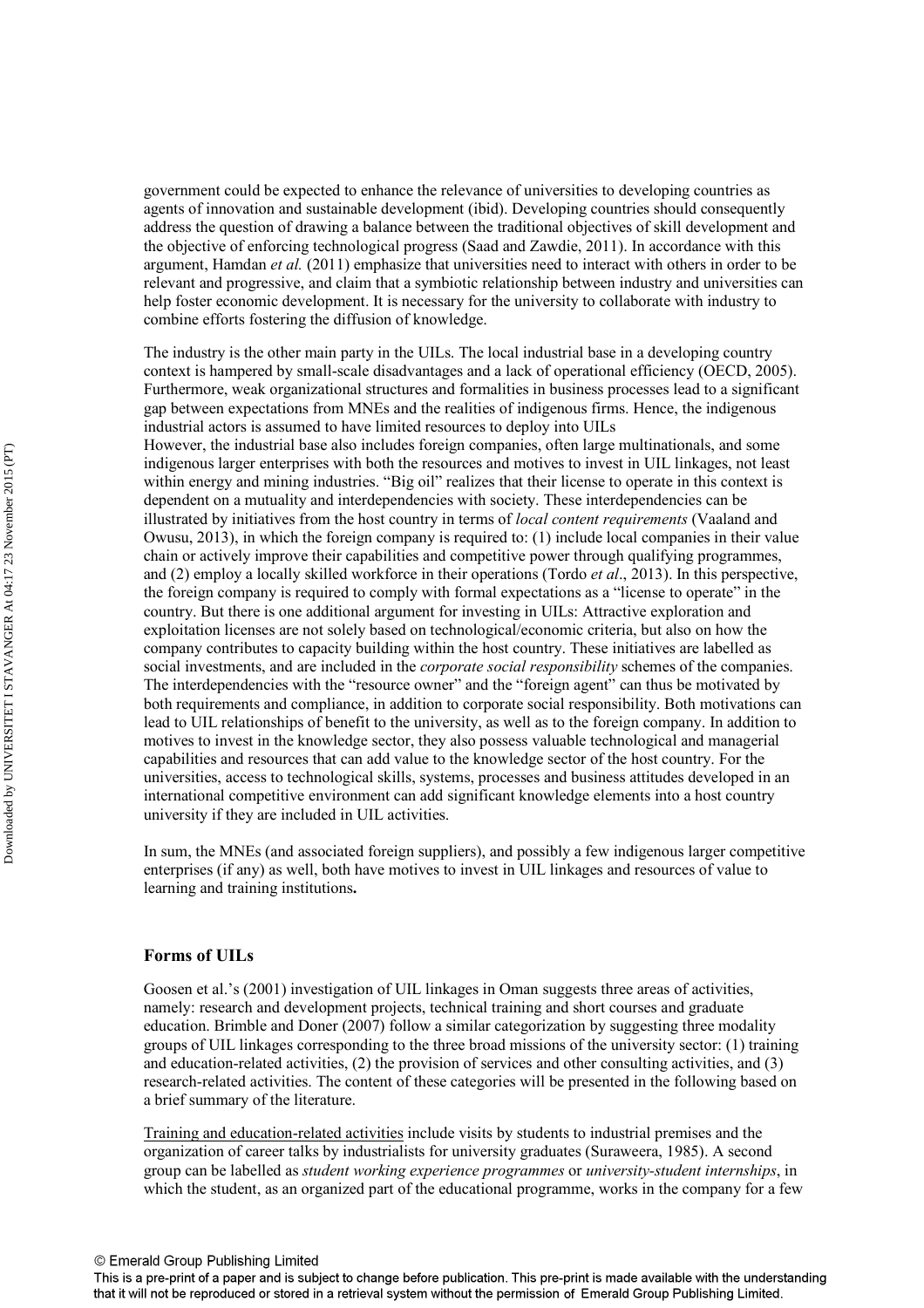months under joint faculty/industry supervision (Goosen *et al*., 2001; Ayarkwa *et al*., 2012; Hamdan *et al*., 2011; Alpert *et al.,* 2009). This could also be organized as vacation employment and provision to do research projects on industrial premises (Suraweera, 1985). A third sub-group of activities is to involve industrial practitioners in teaching assignments through part-time assignments (Goosen *et al*., 2001; Oyebisi *et al*., 1996; Suraweera, 1985; Toor and Ofori, 2008). Lastly, the UIL linkages can include the organization of short refresher courses for industry personnel (Suraweera, 1985).

Services and other consulting activities can include initiatives to provide faculty members with industrial experience through sabbatical arrangements (Oyebisi *et al*., 1996) or lecturers spending short periods working in the industry (Suraweera, 1985). Others bring in personnel from industry for helping to formulate specific university courses (ibid) and assistance in designing curriculum (Oyebisi *et al*., 1996). In a third sub-group, the university provides simple technological support and advice to firms (Vega-Jurado *et al*., 2008; Suraweera, 1985) or carries out feasibility reports and analytical assignments (Oyebisi *et al*., 1996; Hamdan *et al*., 2011). Lastly, a more mutual contribution includes the co-arrangements of workshops, conferences and seminars (Oyebisi *et al*., 1996; Hamdan *et al*., 2011).

Research-related activities include joint research, contract research and the interchange of research personnel (Hamdan *et al*., 2011; Vega-Jurado *et al*., 2008), which implies collaboration between a university scientist and his counterpart in industry (Suraweera, 1985). A second group is related to sharing physical assets such as equipment, facilities and application packages between the parties (Oyebisi *et al*., 1996; Suraweera, 1985).

The literature also indicates a fourth group of UIL linkage activities that do not directly address specific activities, but rather a more passive industrial sponsorship role: activity-based sponsoring. Through this type of UIL support, the university is expected to develop educational capabilities and activities through grants, gifts and donations (Surawera, 1985). This group includes sponsoring public lectures, seminars, conferences and symposia, books and other publications, postgraduates, the provision of fellowships or research grants for university staff, prizes, awards and competitions by industry for students, not to mention more passive forms of donations such as endowments for buildings and grants for the purchase of equipment to the university. The modalities of UIL linkages are summarized in Appendix 1.

### **Student employability and the UILs**

Employability is a concept associated with some definitional challenges. One is that the required "skills" and "personal attributes" are likely to vary across the several stages of the employment relationship. For example, the recruitment stage might require attributes other than the later stages of the employment. It is therefore difficult to fully align curriculum/programmes with employability (Bhanugopan and Fish, 2009). One narrow definition of employability is "…the possession by an individual of the qualities and competencies required to meet the changing needs of employers and customers, and thereby help to realise his or her aspirations and potential in work" (Lindsay, 2009, p. 43). In the following, we apply the broader definition suggested by Lindsay (2009, p. 49): "Employability is defined as the possession by an individual of the capacity to gain employment, sustain employment and make progress, in terms of personal and/or career development, while in employment. The individual's possession of this capacity is related to a number of inter-connected individual factors, personal circumstances and external factors."

The notion of graduate employability is increasingly relevant to institutions of higher learning and for the industry, which demands graduates who can readily transfer into the workforce and effectively demonstrate their employability skills (Atlay and Harris, 2000; McIlveen and Pensiero, 2008). McIlveen and Pensiero (2008) emphasize the value of UILs toward the goal of improving graduates' transition into the workforce, whereas student employability (in South Africa) has become an important indicator of educational quality (Maharasoa and Hay, 2001). Mbah's (2014) study from

This is a pre-print of a paper and is subject to change before publication. This pre-print is made available with the understanding that it will not be reproduced or stored in a retrieval system without the permission of Emerald Group Publishing Limited.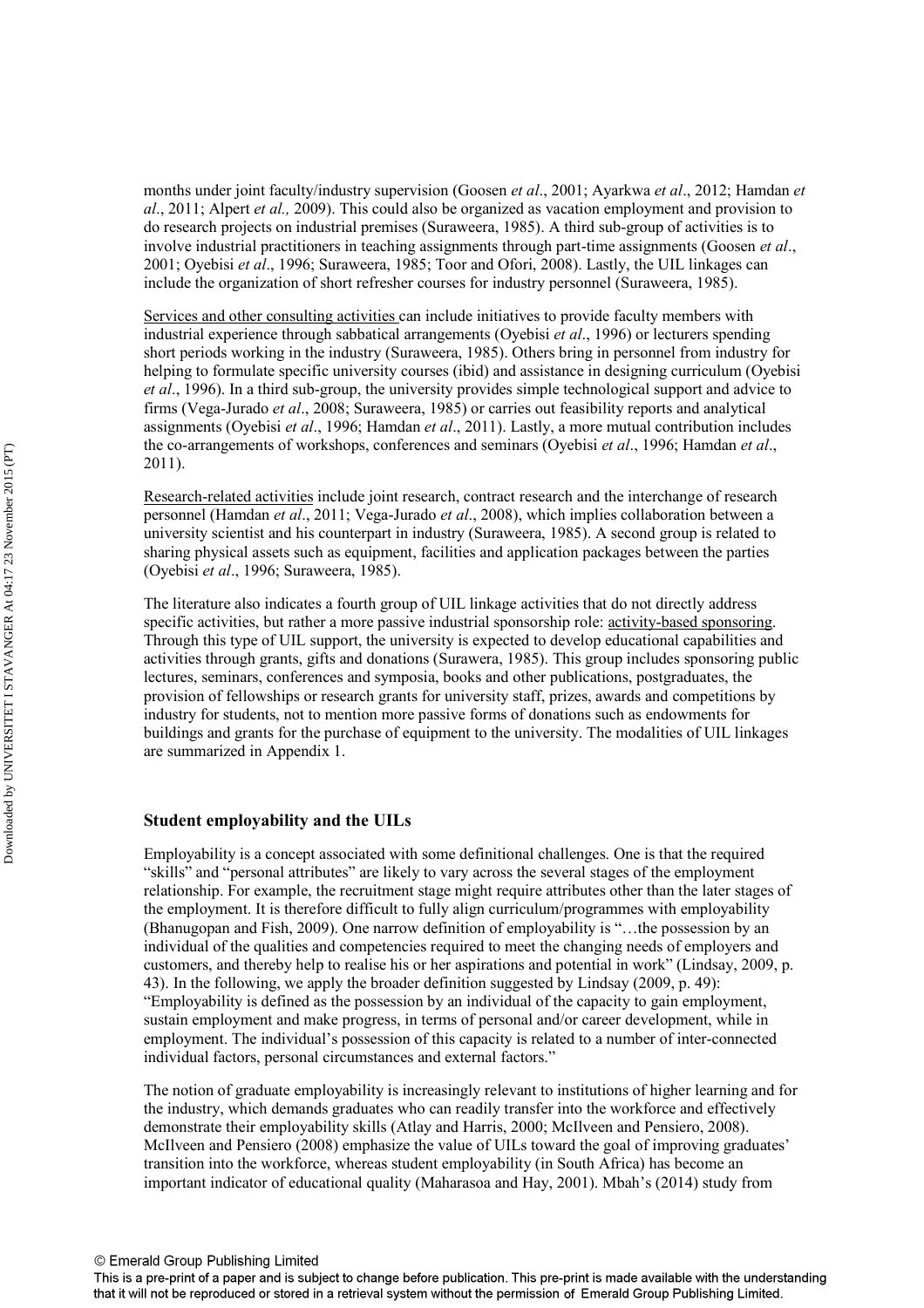Cameroon addresses the importance of how the university and its educational system can help foster graduate employability and improve a fragile economy. Nuwagaba (2012) finds that a soaring number of highly educated people (in Uganda) are unemployable due to a lack of competitive skills demanded in the labour market. In sum, the overall quality of the university and more specific student-related activities are highly relevant and attached to graduate employability, particularly in a developing country context.

Several studies emphasize the importance of a combination of students' wider attributes and skills, alongside their subject knowledge and academic skills, in order to be of immediate value to prospective employers and enhance employability (Torres-Machi *et al*., 2013; Bhanugopan and Fish, 2009). The fundamental issue is how skills and personal attributes are developed through exposure to various "learning experiences" (Bhanugopan and Fish, 2009).

These gaps between what the attributes of the student is offering after years in the university learning domain, and the work-life demand, can be reduced by UILs. The gaps can indirectly be reduced through collaborative research and consulting activities, but the gap can be reduced even more directly through collaborative training and educational activities that affect the individual student (Torres-Machi *et al.*, 2013). Such activities can include customizing education and training to serve the needs of the job market (Nuwagaba, 2012), and the improvement of practical and entrepreneurial skills (Mbah, 2014).

Not all "employability"-inducing activities at a university are related to industry. Mbah's (2014) study from Cameroon emphasizes an inadequate student counselling that leads to students selecting the wrong academic programmes in relation to market demand, or a pure absence of relevant programmes, courses and subjects requested from potential employers.

Even though the MNEs and large industrial actors have a significant role in enhancing graduate employability, some studies (e.g. McIlveen and Pensiero, 2008) emphasize the importance of engaging small- and medium-sized enterprises (SMEs), which have traditionally have been unfamiliar with- or unable to enter the graduate recruitment market. Given the weak indigenous industrial base in developing countries, the potential for actively engaging small local enterprises in UILs should be considered.

The three modality groups of UIL activities and perceived effects on student employability can be summarized in the following conceptual model:

*Figure 1: Conceptual model*



# **Methodology**

The target population included employees representing the views of extractive companies, students and faculty members from the University of Dar es Salaam and Ardhi University. More specifically, the students and faculty members targeted were involved in academic programmes categorized into social science (viz. business administration and economics) and mining, natural and applied science (viz., mining engineering, mineral processing engineering, geology, engineering geology and environmental science and technology). The selection of these programmes was based on the fact that

This is a pre-print of a paper and is subject to change before publication. This pre-print is made available with the understanding that it will not be reproduced or stored in a retrieval system without the permission of Emerald Group Publishing Limited.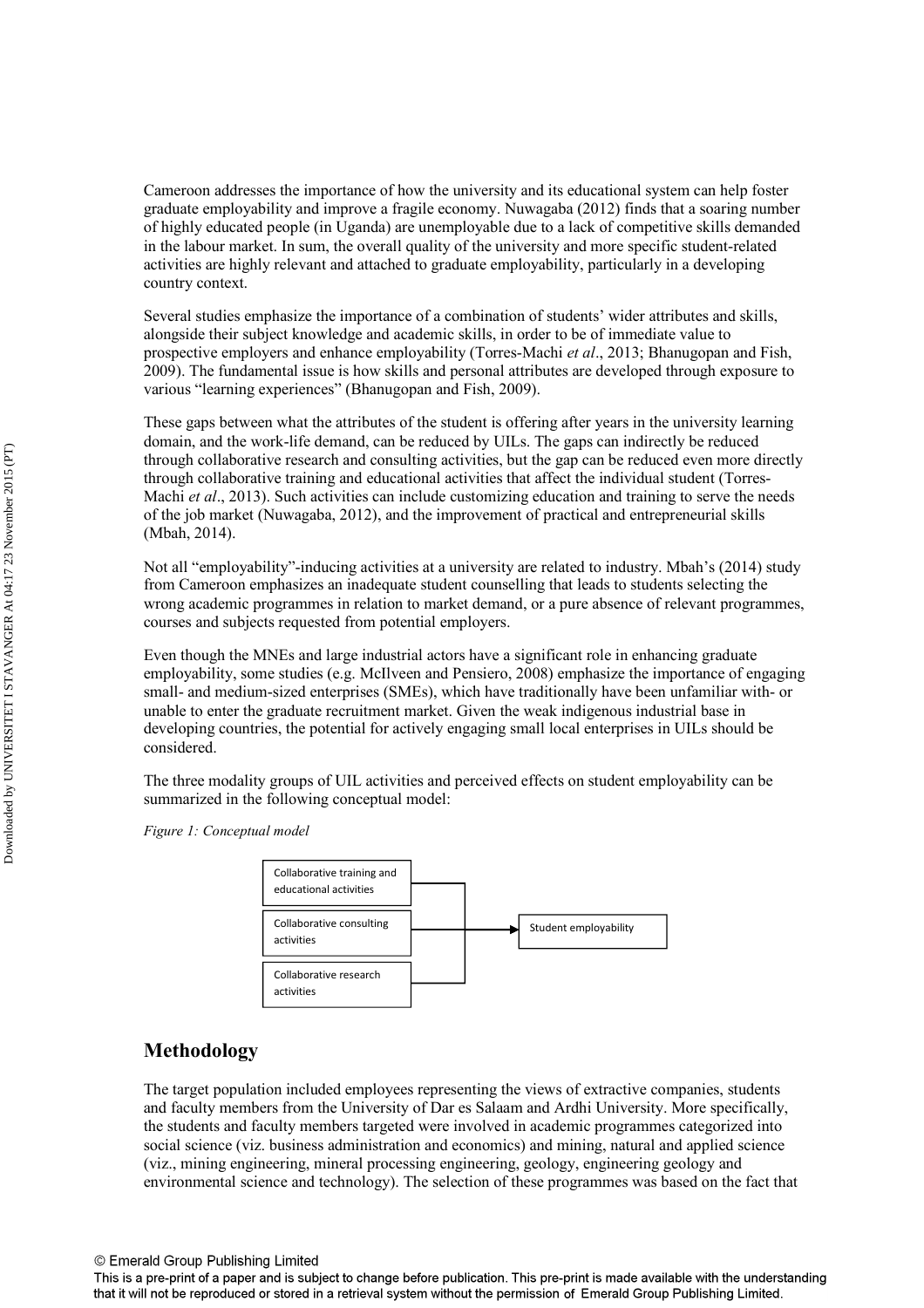they have some linkages with the resource-extraction companies and are therefore relevant for the focus of this study, as it focused on the extractive industry. The duration for selected programmes in social science is three years, while for those in engineering, natural and applied science, it is four years. According to the University of Dar es Salaam's regulations, students in selected social science programmes are required to do their three months of practical training in companies, among which could be the extractive companies. Students in these programmes also have very active associations that organize exchange forums and work closely with companies. Students in engineering, natural and applied science are required to do industrial training at the end of each of their first three academic years. In line with their field of study, they get placement in extractive companies. As a result, the target students for data collection were those in either the third or fourth year of their studies or in the first year of full-time postgraduate programmes. Students in the second year of full-time postgraduate programmes had left the university compounds for the writing of theses during the time when the data was collected.

Tanzania has four of the oldest universities in Africa (viz., the University of Dar es Salaam, which has been involved in nurturing all public universities in Tanzania, Ardhi University, the Sokoine University of Agriculture and the Muhimbili Health Science). The latter two have nothing to do with the extractive (mining, oil and gas) industry, while other universities are young and depend on manpower from the University of Dar es Salaam. Thus, the study focused on the University of Dar es Salaam and Ardhi University because they are the oldest institutions in Tanzania, have some programmes related to the extractive industry and would therefore have more experience in UILs, which would enable their staff and students to offer reliable perspectives about the role of UILs in enhancing employability and innovation. Moreover, the choice of students in their postgraduate- and final year (i.e. at least in the third year) of undergraduate studies is based on the assumption that with their experience in their studies, seminars, workshops and internships in companies, they would be able to provide objective and accurate perspectives about the role of UILs.

In 2014, there were 203 faculty members from the two universities in target programmes as instructors and researchers, of which 121 were in social science and the rest in engineering, natural and applied science (Table 1). In the same year, there were 720 students either in their third year or postgraduate students in selected programmes in social science, while there were 320 in selected programmes in engineering, natural and applied science, thereby comprising a total of 1,040 students. A list of faculty members and students was provided by the administration offices of target departments. Based on the lists, a simple random sampling was applied to select 100 lecturers (i.e. 49% of target lecturers) and 235 students (22% of target students) (Table 1). There was a deliberate attempt made to have more academic members and students from engineering, natural and applied science. One hundred employees from 20 extractive companies were targeted for data collection, though due to a lack of a sampling framework for companies in the extractive industry operating in Tanzania, we compiled a list of 20 firms from the website of the Tanzania Petroleum Development Corporation (www.tpdctz.com) and that of the Tanzania Chamber of Minerals and Energy (www.tcme.or.tz). The management of the 20 companies was approached for the data collection, which selected the employees who provided their views that represented the perspectives of the companies. Therefore, 69 employees (with at least one respondent from each of the 20 companies) filled in the questionnaire, with the paper utilizing data from 404 respondents (Table 1).

*------PLEASE SET IN TABLE 1 ABOUT HERE----* 

As indicated in Table 1, respondents in the three categories (students, faculty members and company employees) were from the field of social science (29%) and engineering, natural or applied science (71%). Approximately 54% percent of respondents were males, while the rest were females. Twentynine percent of faculty members (academics) were professors or senior lecturers, whereas 79 were lecturers or assistant lecturers. The respondents from the companies were Tanzanians (94%) and foreigners (6%).

Based on Brimble and Doner's (2007) framework, the UIL activities were categorized into three areas: training and education, service and consulting activities and research. Using a structured questionnaire

This is a pre-print of a paper and is subject to change before publication. This pre-print is made available with the understanding that it will not be reproduced or stored in a retrieval system without the permission of Emerald Group Publishing Limited.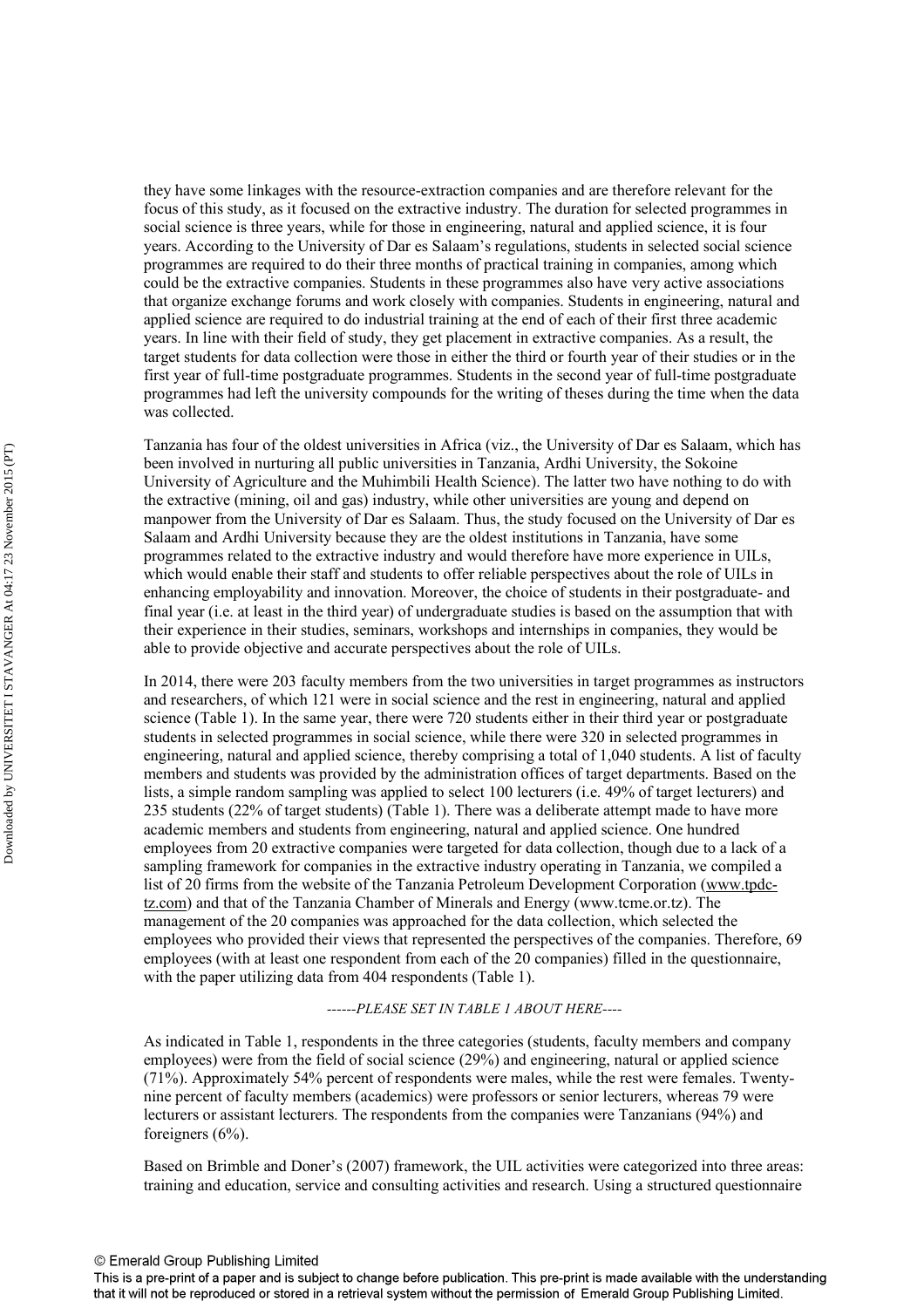(see Appendix 2), data collection was done by asking respondents to indicate (rate) their perceptions on the importance of UIL activities in enhancing employability. The ratings were done on a Likert scale of 1-5, in which a score 5 = strongly agree, a score  $4 =$  agree, a score  $3 =$  neutral, a score  $2 =$ disagree and a score 1 = strongly disagree. Data were analysed using descriptive statistics, whereby mean scores for each factor were estimated and used to rank the importance of factors. Because responses/values on factors/variables for UIL activities were not normally distributed, a Kruskal-Wallis test, which is an alternative to a one-way ANOVA test, was applied to establish the existence of overall differences in perceptions among the three categories of respondents. Furthermore, the Mann-Whitney U–test, which is an alternative to a t-test, was used to determine whether the perceptions of respondents whose academic background was social science differed from those whose background was engineering, natural and applied science. The test for the distribution of responses from students, employees and academics was carried out, and the results (not reported in this paper) show that the distributions for all the activities were similarly skewed to the right for all three groups.

# **Findings**

### *UILs in training, employability effect*

Comparing the perceptions among students, employees (industry) and academics about the importance of UIL activities under training reveals some interesting results. The Kruskal-Wallis test shows that there are very significant differences ( $p < 0.01$ ) on the perceptions of students, industry and academics as to the importance of all UILs in training activities on employability (Table 2, Panel 1).

Descriptive statistics (means) indicate that the industry has a strong opinion on the importance of all UIL training activities in enhancing the employability of students, as their average scores in all activities are above 4. Students have weak perceptions on the importance of all UIL training activities in enhancing employability, with their average scores ranging between 3.99 (slightly below agree) and 3.53 (slightly above neutral). Academics have strong opinions on the importance of three UIL training activities (internship, practical training and practical support) on employability and a weak perception of the last three activities.

*------PLEASE SET IN TABLE 2 ABOUT HERE----* 

Results on the ranking of the importance of training activities on employability also reveal interesting results, in which the ranking for four out of the six activities for students and academics were similar, while the industry ranking is quite different for the two groups. Academics and students perceive student internships in companies and the practical training of students in industry premises as first and second, respectively, while the industry perceives them as being second and third. These results square well with the findings by Alpert *et al*. (2009), which revealed that academics and students had very strong opinions that the purpose of the internship programme should be to enhance the placement opportunities of interning students more than the industry does.

Strong disagreement appears on the importance of short-term training to Small- and Medium-sized Enterprises (SMEs) in enhancing employability since industry has a strong perception of this and is ranked number 1, while the academics and students have a weak opinion of it and is ranked number 4. The industry respondents indicate that systematic competence building activities (i.e. short-term courses) targeted toward indigenous companies may breed the ground for future student recruitment. On the other hand, the university informants seem to be more reluctant to this type of activity for leveraging student employability.

It is also interesting to see that the inclusion of guest lecturers from industry into the classrooms seems to be only modestly appreciated, particularly from the perspectives of the students.

Table 2, Panel 2 further presents the results comparing the perceptions of respondents with a **discipline background** in social science, and those in engineering, natural and applied science. The results reveal that the respondents in the two groups ranked the importance of UILs activities

This is a pre-print of a paper and is subject to change before publication. This pre-print is made available with the understanding that it will not be reproduced or stored in a retrieval system without the permission of Emerald Group Publishing Limited.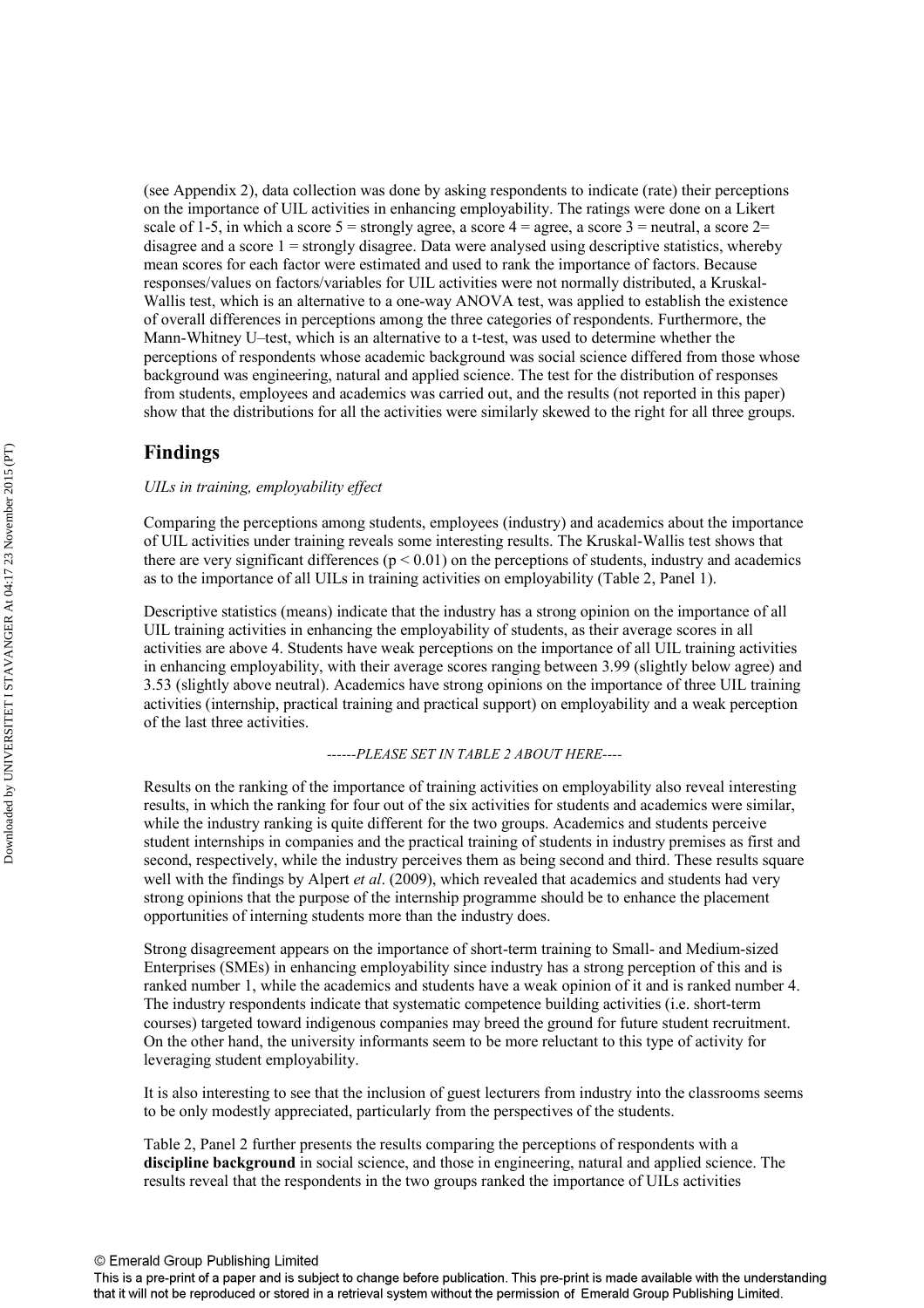similarly. Although respondents with a background in **social science disciplines** had a stronger opinion in four out of six UILs activities than their counterparts, there was a significant difference ( $p \le$ 0.05) in one activity (industrially experienced lecturers) only.

#### *UILs in consultancy services, employability effect:*

Regarding the importance of consultancy activities in enhancing student employability, the Kruskal-Wallis test reveals that there are significant differences ( $p < 0.05$ ) on the perceptions of students, companies and faculties (Table 3, Panel 1).

Similar to the findings on UIL training activities, descriptive statistics (means) indicate that the industry has a strong opinion on the importance of all UIL consultancy activities in enhancing employability, as their average scores in all activities are above 4. With the exception of joint projects between students and industry, students have weak perceptions on the importance of other UIL consultancy activities in enhancing employability, as their average scores were below 4 (Table 3, Panel 1). Academics have a strong opinion on the importance of joint projects between students and industry, seminars/conferences and curriculum development, and a weak opinion on sabbatical arrangements and lecturers' engagement in industry consultancies in enhancing employability.

Industry assistance in modernizing and developing university curricula and programmes is regarded as the second most valuable consultancy activity (4.13), which is especially appreciated by industry and faculty informants, though appearing among the students with some reluctance.

*------PLEASE SET IN TABLE 3 ABOUT HERE----* 

Although the perceptions of students and academics on the importance of consultancy activities in enhancing employability differ significantly, they appear to position the activities in a similar pattern. Students, academics and industry seem to strongly agree with the importance of joint projects between industry and students in enhancing employability, as the activity is placed at numbers 1 and 2. Students, academics and industry place consultancy assignments by faculty members at number 4 when it comes to its role in enhancing employability.

It is also interesting to see that sabbatical arrangements, in which faculty members gain practical experience from industry, and presumably more relevant teaching, are not appreciated very much by students for enhancing their job opportunities.

A further analysis comparing the perceptions of respondents on UIL activities in consultancy based on **discipline background** still reveal respondents with a social science background to have a strong opinion in 4 out of 5 activities (Table 3, Panel 2). The Mann-Whitney U–test showed that respondents with a social science background had a stronger opinion on the importance of sabbatical arrangements, in which university teachers spend time in the local industry or abroad, at seminars and conferences arranged jointly by faculty and industry and with joint projects between students and industry than their counterparts, and the differences between the opinion of the two groups were statistically significant ( $p < 0.05$ ). The ranking of the activities (except for the joint projects between students and industry) was also different. While respondents with a social science background ranked seminars and conferences arranged jointly by faculty and industry as second, their counterparts ranked it as third. Respondents with an engineering, natural and applied science background had a stronger opinion on the importance of industry assistance in modernizing and developing university curricula and programmes in enhancing students' employability than those with a social science background. The former ranked the activity at number 2, whereas the latter ranked it at number 3.

*UIL in research, employability effect* 

© Emerald Group Publishing Limited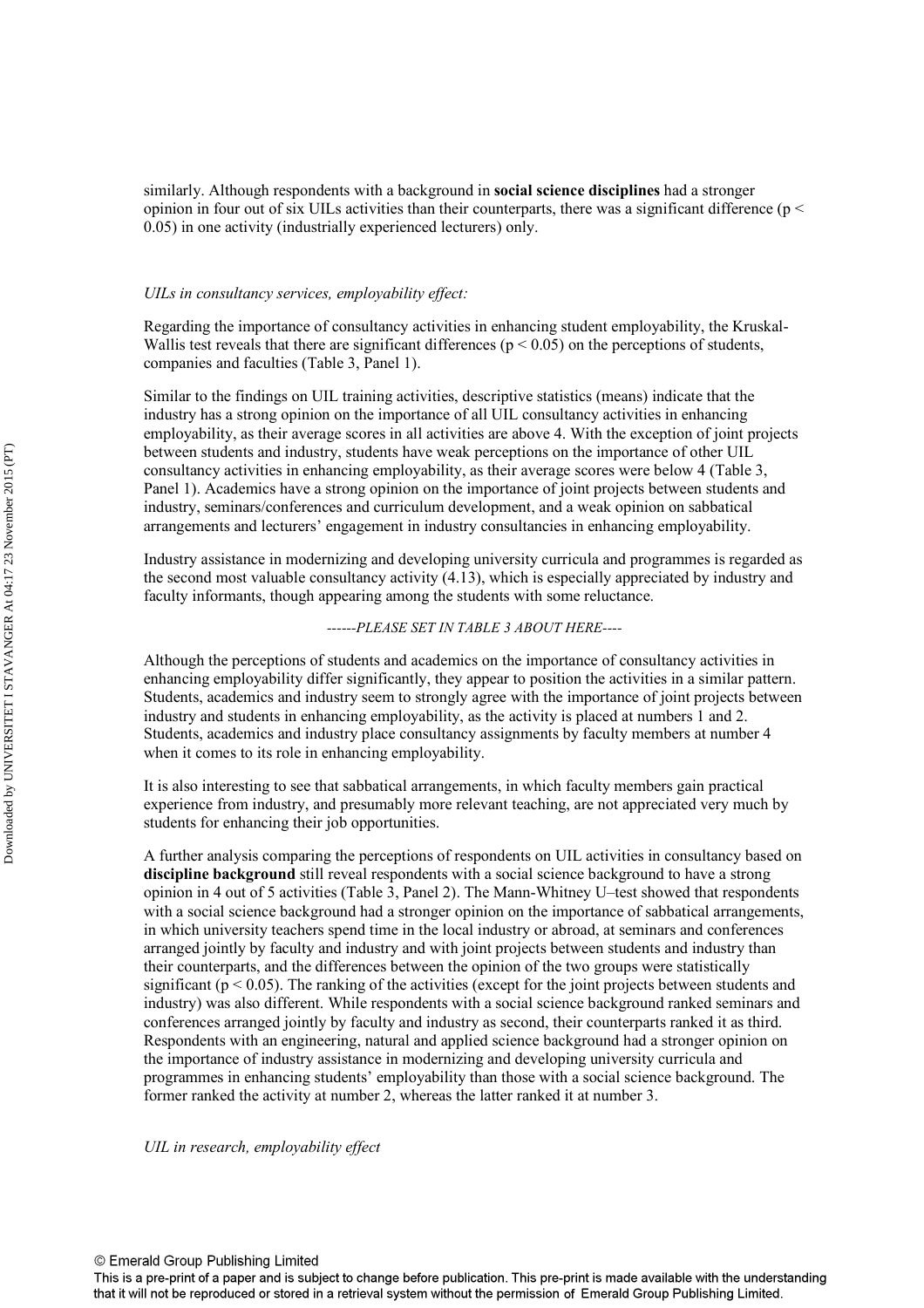Results from the Kruskal-Wallis test comparing the perceptions of students, industry and academics on the role of UIL research activities in enhancing employability reveal that there are significant differences ( $p < 0.05$ ) among the three groups (Table 4, Panel 1).

Descriptive statistics (means) show that students have weak perceptions on the importance of research activities in enhancing employability (Table 4). Similar to the findings on UIL training and consultancy activities, the industry strongly believes that all UIL research activities improve employability, with their average scores in all activities being above 4. They strongly believe that joint industry-university research increases student employability. Surprisingly, academics and students have a weak opinion on the role of the sharing of specialized resources in enhancing employability. A further analysis based on the **discipline** background of respondents may offer additional information, as those in the social science departments of universities may have a weak opinion because they do not need highly specialized research facilities, while those in the natural and applied science departments of universities may have a strong opinion (see Perkmann *et al*., 2011).

*------PLEASE SET IN TABLE 4 ABOUT HERE----* 

The results on the ranking of UIL research activities demonstrate interesting results. Based on average scores, students' positioning of all research activities was very similar to that of industry, but quite different from that of academics. An incongruence in positioning appears in the ranking of joint industry-university research, which is placed second by academics, but fifth and fourth by students and industry, respectively. Moreover, academics place the sharing of research facilities in fifth place, though students and industry place them third. While students and industry place research for local companies at number 1, academics place it at number 3.

Results comparing the perceptions of respondents based on discipline background reveal that those with an engineering, natural and applied science background had a stronger opinion on the sharing of specialized equipment than those with a social science background, although the difference among them was statistically insignificant. On the other hand, the latter had a stronger opinion on joint industry-university research than the former group, but the difference was weakly significant. The two groups of respondents ranked the two research activities similarly.

Engineering, natural and applied science disciplines require labs comprising standard up-to-date equipment for learning and research. Universities in Tanzania and other developing countries have limited research funds, and are therefore unable to keep their labs with up-to-date equipment. Hence, the sharing of specialized equipment with multinational companies in the extractive industry seems the best option for enhancing the quality of education and research, and thus, the employability of students.

# **Discussion**

## *Importance of UILs in general*

The results indicate that UILs are considered important. The lowest mean value among all UIL activities is 3.7 (guest lecturers from industry) on a scale from 1-5. Most of the other activities are in the 4-5 range, which clearly confirm the importance of UILs. This is not surprising in comparison with previous studies on UILs (i.e. Goosen et al., 2001; Hansen and Lehmann, 2006; Vega-Jurado et al., 2008; Hamdan et al., 2011; Ayarkwa et al., 2011; Afonso et al., 2012). These studies employed a broader set of effects than employability, but all types of UILs have an implication on the "quality" of the university and its output, in which the attractiveness of the students in the labour market is but one crucial indicator.

We suggest that all UIL activities produce some effect on student employability, directly and indirectly depending on whether the activity is specifically targeting the student, e.g. student

This is a pre-print of a paper and is subject to change before publication. This pre-print is made available with the understanding that it will not be reproduced or stored in a retrieval system without the permission of Emerald Group Publishing Limited.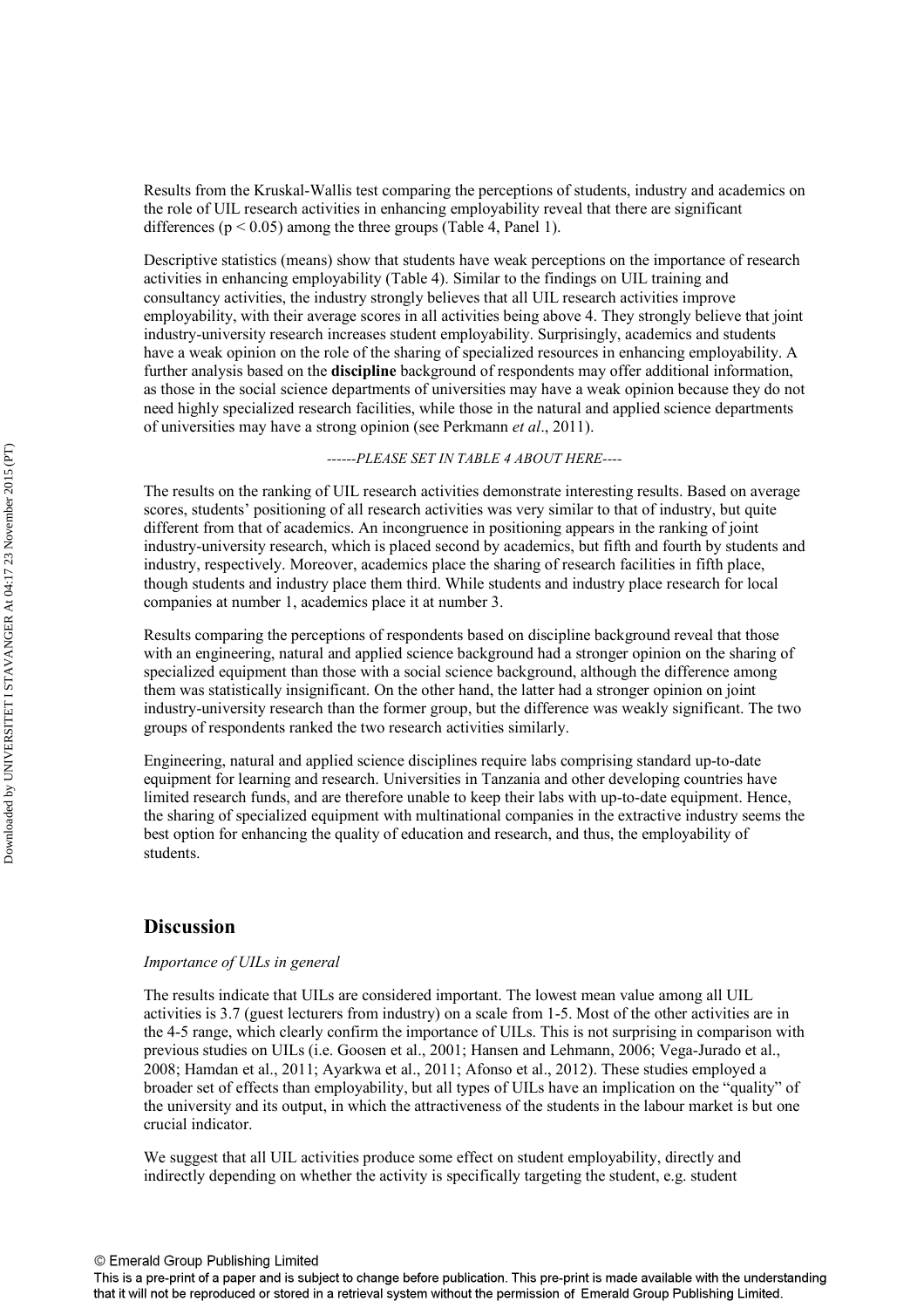internships, or more indirectly in terms of influencing curriculum, joint research or efforts to "industrialize" faculty towards industrial relevance and needs.

However, the motives behind UILs may differ among the stakeholders. The industry might be focused on accessing graduates ready to fit into existing institutional frames and processes. One challenge here is that these "motives" could be significantly different between a MNE investing in a UIL, and a Tanzanian local firm attempting to meet international standards and a certain level of competitiveness. The faculty's motives for UILs can be to access industry resources for improving infrastructure and capacities, without losing their academic independence (see Vega-Jurado et al., 2008). The student's motives are assumed to particularly appreciate UILs in improving their likelihood of immediate employment. In sum, the challenge is to develop UILs to sustain a triple-helix in such a way that the output from the university really improves human capital for economic development in a developing country.

### *Differences between the three modality groups*

Our findings indicate that all three modality groups play a significant role in enhancing employability. Student internships and practical training in industry premises (education and training), joint studentindustry projects and industry assistance in modernizing curricula (consultancy services) and joint industry-university research (research) are ranked highest among all UIL activities. These findings corresponds with, e.g. Goosen et al. (2001), Afonso et al., (2012) and Ayarkwa et al. (2011), who emphasize the importance of applying both direct student-oriented- and more indirect mechanisms (in all three modality groups) to help enhance employability. We would still intuitively argue that in order to enhance student employability, UIL activities directly involving the student should be the focus in the short run.

### *The most important UILs*

Student internships in companies, in the uppermost cases this refers to MNEs having formalized internship programmes, are considered to be the most important activity (mean=4.22). These internships are closely related to the second activity, which allows students to have practical training at industry premises (mean=4.18). These activities receive the strongest support by both industry and faculty, with a somewhat lower perceived effect from the students. This can be explained by a lack of experience and understanding of how working life is outside the university, particularly in relation to how foreign companies can provide experience for the enhancement of employment opportunities. Joint projects between industry and students are also perceived as an important vehicle for employability (mean=4.19). Activities can include a wide range of sub-activities such as students carrying out specific assignments from industry and student-facilitated arrangements, in which industry interacts with students outside the boundaries of the specific company.

The boundaries between an internship, schemes for practical training in firms and students carrying out assignments for the industry are blurred and difficult to distinguish. An internship might contain specific student assignments and vice versa. Hence, it might be relevant to label these activities and schemes as internships.

The significance of internships compared to other UIL activities corresponds with findings in previous studies (e.g. Vega-Jurado et al., 2008; Rabayah and Sartawi, 2008; Hansen and Lehman, 2006). Even so, it should be noted that the ability to actually realize the potential of internships rests on the assumption that these are formalized and attached to supervision from faculty and from the host organization in order to have the desired effect (Afonso et al., 2012; Ayarkwa et al., 2011).

#### *Internships with whom?*

Our findings correspond with prior studies in that various forms of internships are considered to be the most important UIL activity, especially when it directly improves employability. We have taken the assumption that the industry side of the UILs is MNEs and large joint ventures with local industry, which again welcome students into organized internship programmes. In this case, the main purpose is

<sup>©</sup> Emerald Group Publishing Limited

This is a pre-print of a paper and is subject to change before publication. This pre-print is made available with the understanding that it will not be reproduced or stored in a retrieval system without the permission of Emerald Group Publishing Limited.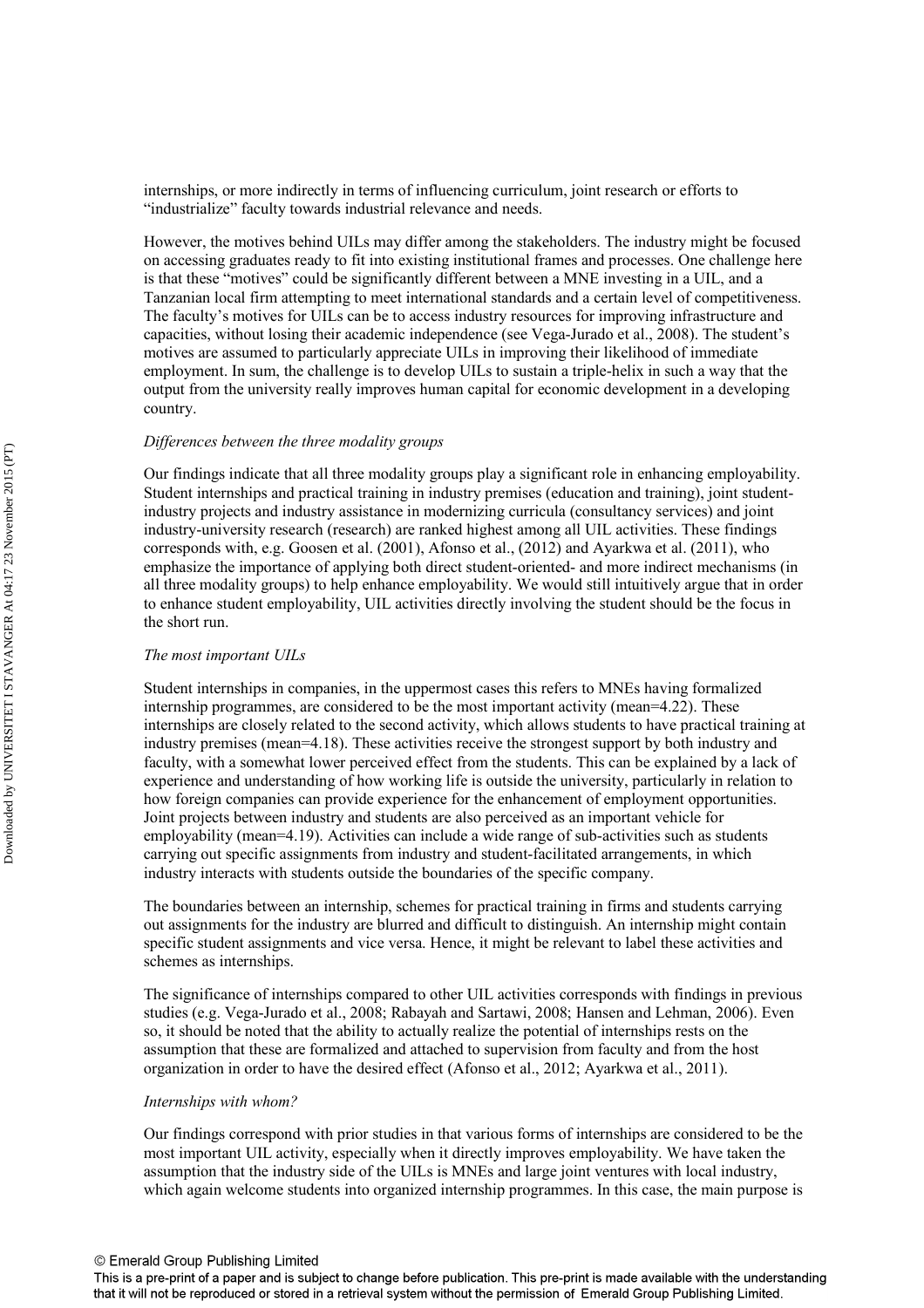to expose the students to a competitive environment that embraces internationally recognized tools, business processes, organizational structures and technology. In the end, the graduating student can improve attractiveness to local employers and improve the competitive power of the local industry. This implies that the UILs are primarily supplying competencies *from the firm to the student*.

But can UILs also include "weak" local firms competitive-wise as an internship actor? In other words, one can argue that the equation can be altered from a student adopting "global competencies" from the MNE to bringing their university-earned skills into improvement processes in local firms, and thus improve their employability. This *from student to firm* view is in line with McIlveen and Pansiero (2008), who emphasize the importance of engaging SMEs traditionally unfamiliar or unable to enter the graduate recruitment market, into UILs. For example, based on their existing theoretical and conceptual skills as a part of an internship scheme to improve the marketing function in a "weak" SME, a business student can introduce a formalized market analysis or help introduce computer software. These skills are based on international literature and textbooks applied in the curriculum. In accordance with this perspective, the UILs are supplying competencies from the student to the local firm, most frequently with SMEs.

This further implies that internship programmes as part of UILs should have two distinct different features in a resource-rich developing country. The UILs and internships can be illustrated in Figure 2:

*Figure 2: UIL internship modes* 



We propose that UILs in a developing country should include both internship *adoption strategies* and internship *diffusion strategies*. These strategies differ from where the origin of the skill transfer is located, either in the firm or in the university. Both strategies imply students being supported by mentoring arrangements in line with the studies of Rabayah and Sartawi (2008), Ayarkwa et al. (2011) and Afonso et al. (2012). We define the *internship adoption strategy* as "a student internship scheme in which the dominant feature is to adopt existing skills and attitudes from the firm to the student in order to improve employability". The *internship diffusion strategy* is defined as "a student internship scheme in which the dominant feature is to diffuse skills from the student to the local firm in order to improve the competitiveness of the firm and improve employability". The goal of the diffusion strategy is to also improve employability, and to improve the competitiveness of the local firm. By introducing both sets of internships, the university moves towards what Hansen and Lehman (2006) label "university as a development hub".

# **Implications**

Based on the perceptions of UIL activities within the context of a resource-rich developing country, four implications are suggested:

1. The university should stimulate UILs through organizational arrangements and targeted strategies to attract both MNEs and local businesses. Barriers identified in prior studies, such as e.g. Brimble and

© Emerald Group Publishing Limited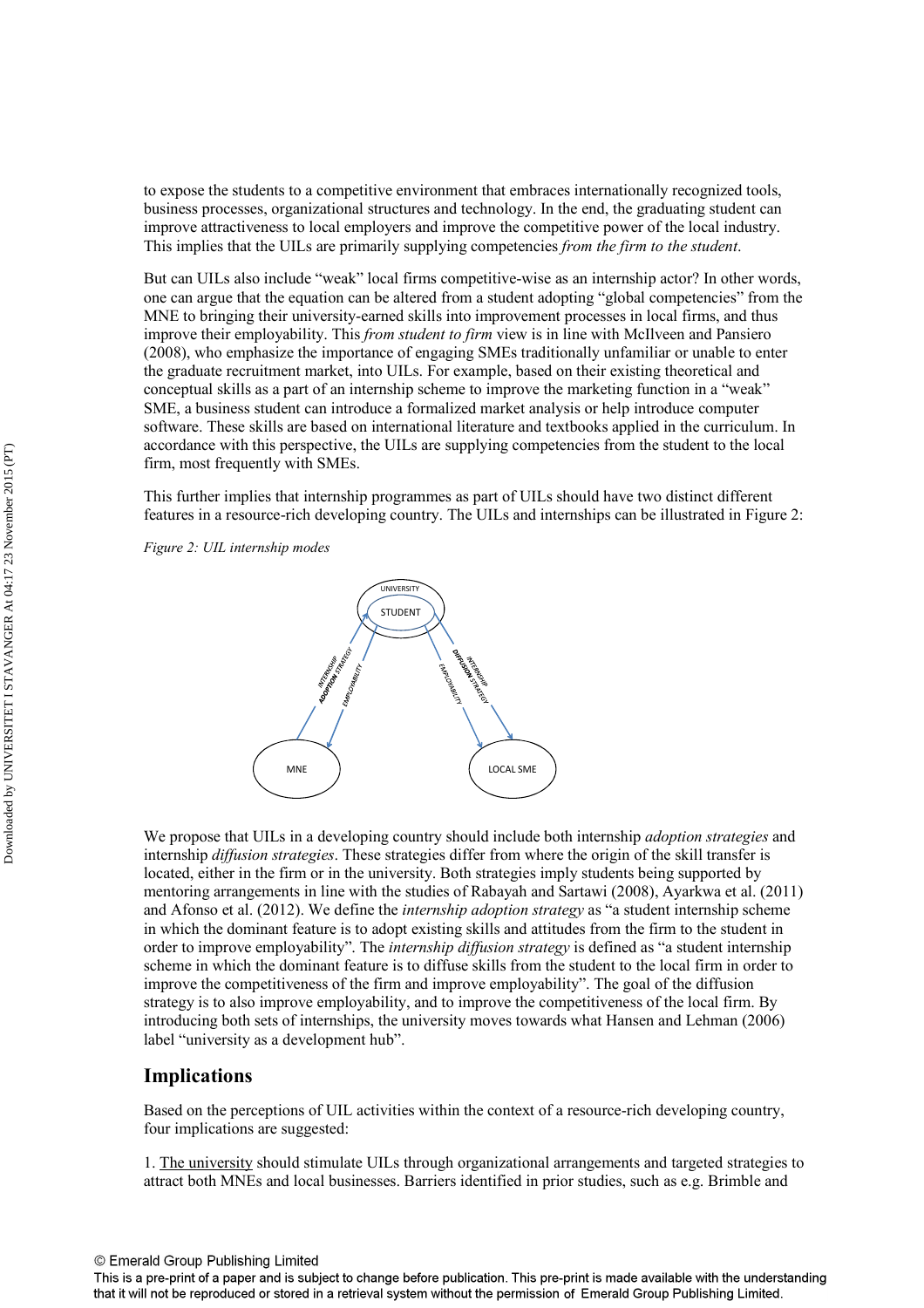Doner (2007), Vega-Jurado et al. (2008) and Hamdan et al. (2011), should be reduced. This further implies that the university should target the establishment of internships in the short run, and over time develop other sets of UIL mechanisms. The internships should cover both *adoption* (for the MNE) and *diffusion strategies* (for the local SME).

2. The MNEs - The MNEs should develop operational plans for the inclusion of students in internships as part of their local content compliance and "license to operate" in a broad sense. To establish a university liaison officer will help in reducing barriers towards university bureaucracy. Finally, activities should be prioritized over money. The local firm plays a primary role in an internship diffusion strategy, and should engage in student- or university-initiated internship proposals.

3. Through students organizations, students should establish relationships with local partner firms and offer practical assistance in subjects that can improve the local SME, for example to assist in developing business plans and budgeting.

4. Policy makers should expand the domain of *local content requirements* toward MNEs and other foreign firms to include contributions through UIL linkages, and hence improve the competitiveness of local firms and inclusion in an internationalized supply chain. Furthermore, universities should be required to present plans to reduce barriers between universities and the labour market, while still maintaining its ethos of fostering academic rigour and quality.

# **Conclusion**

This paper aimed at describing various types of activities within UILs, thereby suggesting the most relevant UIL activities in a developing country, based on the perspectives of both the university and the foreign company. The results indicate that the most effective UIL activities that enhance students' employability are student internships, joint student-industry projects and industry influence on modernizing curricula and programmes. It is suggested that internship programmes should be targeted toward two stakeholder groups in the industry, the foreign MNE and the local firms. Adoption and diffusion internship strategies are suggested for foreign companies and for local firms, respectively, as vehicles for increasing employability.

The findings should be interpreted with some caution, in the sense that the questionnaire addressing the employability effects of UIL activities does not clearly distinguish between employability in the foreign company versus employability in local SMEs. Furthermore, not all developing countries having rich natural resources hold a strategic position sufficient to motivate MNEs to invest in UILs. However, this weakness is considered as a minor point in the overall set of findings.

Starting with a rhetorical question, this study has indicated that UILs can help improve employability. By designing efficient and sustainable UIL activities, the potential gain from the country's natural resources can contribute to economic growth through employable human capital.

#### **References**

- Afonso, A., Ramirez, J. and Diaz-Puente, J.M. (2012), "University- industry cooperation in the education domain to foster competitiveness and employment", *[Procedia - Social and Behavioral](http://www.emeraldinsight.com/action/showLinks?crossref=10.1016%2Fj.sbspro.2012.06.177) [Sciences](http://www.emeraldinsight.com/action/showLinks?crossref=10.1016%2Fj.sbspro.2012.06.177)*, Vol. 46, pp. 3947-3953.
- Alpert, F., Heaney, J.-G. and Kuhn, K.-A. (2009), "Internships in marketing: Goals, structures and assessment - Student, company and academic perspectives", *[Australasian Marketing Journal](http://www.emeraldinsight.com/action/showLinks?crossref=10.1016%2Fj.ausmj.2009.01.003)*, Vol. 17, pp. 36-45.
- Alves, J., Marques, M.J. and Saur-Amaral, I. (2007), "Co-ownership active interfaces between academia and industry", *[European Planning Studies](http://www.emeraldinsight.com/action/showLinks?crossref=10.1080%2F09654310701529193&isi=000249608900007)*, Vol.15, No. 9, pp.1233-1246.

This is a pre-print of a paper and is subject to change before publication. This pre-print is made available with the understanding that it will not be reproduced or stored in a retrieval system without the permission of Emerald Group Publishing Limited.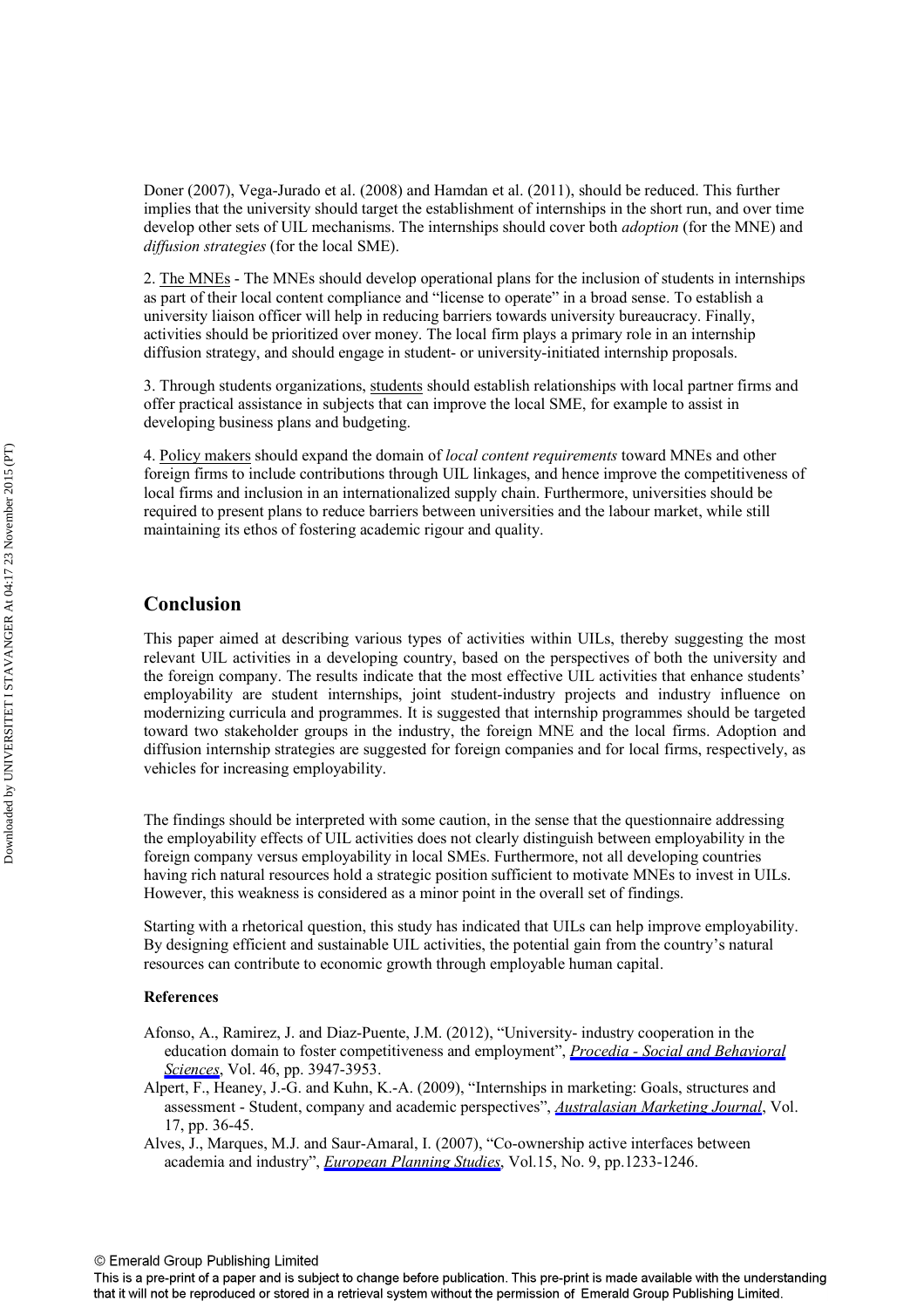- Atlay, M. and Harris, R. (2000), An Institutional Approach to Developing Students' "Transferable Skills", *[Innovations in Education & Training International](http://www.emeraldinsight.com/action/showLinks?crossref=10.1080%2F135580000362115),* Vol. 37 (1).
- Ayarkwa, J, Adinyira, E. and Osei-Asibey, D. (2011), "Industrial training of construction students: Perceptions of training organizations in Ghana", *[Education and Training](http://www.emeraldinsight.com/action/showLinks?system=10.1108%2F00400911211210323)*, Vol. 54, Nos. 2/3, pp. 234-249.
- Ball, S. (1995),"Enriching student learning through innovative real-life exercises", *[Education +](http://www.emeraldinsight.com/action/showLinks?system=10.1108%2F00400919510088889) [Training](http://www.emeraldinsight.com/action/showLinks?system=10.1108%2F00400919510088889)*, Vol. 37, No. 4, pp. 18-25.
- Bhanugopan, R. and Fish, A. (2009), "Achieving graduate employability through consensus in the South Pacific island nation.*" [Education + Training](http://www.emeraldinsight.com/action/showLinks?system=10.1108%2F00400910910941273)*, Vol. 51, No. 2, pp. 108-123.
- Brimble, P. and Doner, R.F. (2007), "University-Industry Linkages and Economic Development: The Case of Thailand", *[World Development](http://www.emeraldinsight.com/action/showLinks?crossref=10.1016%2Fj.worlddev.2006.05.009&isi=000250549300007)*, Vol. 35, No. 6, pp. 1021-1036.
- CRES (2008), "Skills shortages in the global oil and gas industry: How to close the gap", CRES and the United Nations Institute for Training and Research, available at http://www.cres.ch/Documents/SKILLS%20SHORTAGE%20PART%20I%20pdf.pdf. (accessed August  $20^{th}$ , 2014).
- Etzkowitz, H. (2002), "Networks of innovation: Science, technology and development in the triple helix era", *[International Journal of Technology Management and Sustainable Development](http://www.emeraldinsight.com/action/showLinks?crossref=10.1386%2Fijtm.1.1.7)*, Vol. 1 No. 1, pp. 7-20.
- Feng, C., Ding, M. and Sun, B. (2010), "Selection of modes of cooperation among industries, universities and research institutions", *[Asian Social Science](http://www.emeraldinsight.com/action/showLinks?crossref=10.5539%2Fass.v6n10p97)*, Vol. 6, No. 10, pp. 97-101.
- Feng, C., Ding, M. and Sun, B. (2011), "A comparison research on industry-university-research strategic alliances in countries", *Asian Social Science*, Vol. 7, No. 1, pp. 102-105.
- Goosen, M.F.A, Al-Hinai, H. and Sablani, S. (2001), "Capacity-building strategies for desalination: Activities, facilities and educational programs in Oman", *[Desalination](http://www.emeraldinsight.com/action/showLinks?crossref=10.1016%2FS0011-9164%2801%2900402-7)*, Vol. 14, No.1, pp. 181-189.
- Hamdan, H., Yousef, F., Abdullah, F., Nasruding, N. and Abullah, I.C. (2011), "University Industrial Linkages: Relationship towards economic growth and development in Malaysia", *World Academy of Science, Engineering and Technology*. Vol. 58, pp. 785-792.
- Hansen, J.A. and Lehmann, M. (2006), "Agents of change: Universities as development hubs", *[Journal of Cleaner Production](http://www.emeraldinsight.com/action/showLinks?crossref=10.1016%2Fj.jclepro.2005.11.048&isi=000237756800008)*, Vol. 14, pp. 820-829.
- Ihua, U.B, Olabowale, O.A, Eloji, K.N. and Ajayi, C. (2010), "Entrepreneurial implications of Nigeria's oil industry local content policy: Perceptions from the Niger Delta region", *Journal of Enterprising Communities: People and Places in the Global Economy*, Vol. 5, No. 3.
- Lindsay, C.D. (2009), "The Concept of Employability and the Experience of Unemployment", PhD thesis, The Business School, Edinburgh Napier University, available at
- http://www.researchrepository.napier.ac.uk/3877/1/Lindsay.pdf. (accessed September 4<sup>th</sup>, 2014). Maharasoa, M. and Hay, D. (2001), "Higher education and graduate employment in South Africa", *[Quality in Higher Education](http://www.emeraldinsight.com/action/showLinks?crossref=10.1080%2F13538320120060033)*, Vol. 7, No. 2, pp. 139-147.
- Makulilo, V.B. (2012), "The proliferation of private universities in Tanzania: Quality compromised?", *Wudpecker Journal of Education Research*, Vol. 1, No. 4, pp. 51-66.
- Mbah, M.F. (2014), "The dilemma of graduate unemployment within the context of poverty, scarcity and fragile economy: Are there lessons for the university"? *[International Journal of Economics](http://www.emeraldinsight.com/action/showLinks?crossref=10.5539%2Fijef.v6n12p27)  [and Finance](http://www.emeraldinsight.com/action/showLinks?crossref=10.5539%2Fijef.v6n12p27)*, Vol. 6, No. 12, pp. 27-36.
- McIlveen, P. and Pensiero, P.M.D. (2008), "Transition of graduates from backpack to briefcase: A case study", *[Education + Training](http://www.emeraldinsight.com/action/showLinks?system=10.1108%2F00400910810901818)*, Vol. 50, No. 6, pp. 489-499.
- Mpehongwa, G. (2013), "Academia-industry-government linkages in Tanzania: Trends, challenges and prospects", *Educational Research and Review*, Vol. 8, No. 21, pp. 2093-2100.
- Nuwagaba, A. (2012), "Toward addressing skills development and employment crisis in Uganda: The role of public private partnerships", *[Eastern Africa Social Science Research Review](http://www.emeraldinsight.com/action/showLinks?crossref=10.1353%2Feas.2012.0004)*, Vol. 28, No. 1, pp. 91-116.
- OECD (2005), "The measurement of Scientific and technological activities. Oslo manual. Guidelines for collecting and interpreting innovation data". 3rd edition, Organisation for Economic Cooperation and Development. OECD Publishing, accessed Dec.  $2<sup>nd</sup>$ , 2014 from http://www.oecd.org/science/inno/2367580.pdf.

This is a pre-print of a paper and is subject to change before publication. This pre-print is made available with the understanding that it will not be reproduced or stored in a retrieval system without the permission of Emerald Group Publishing Limited.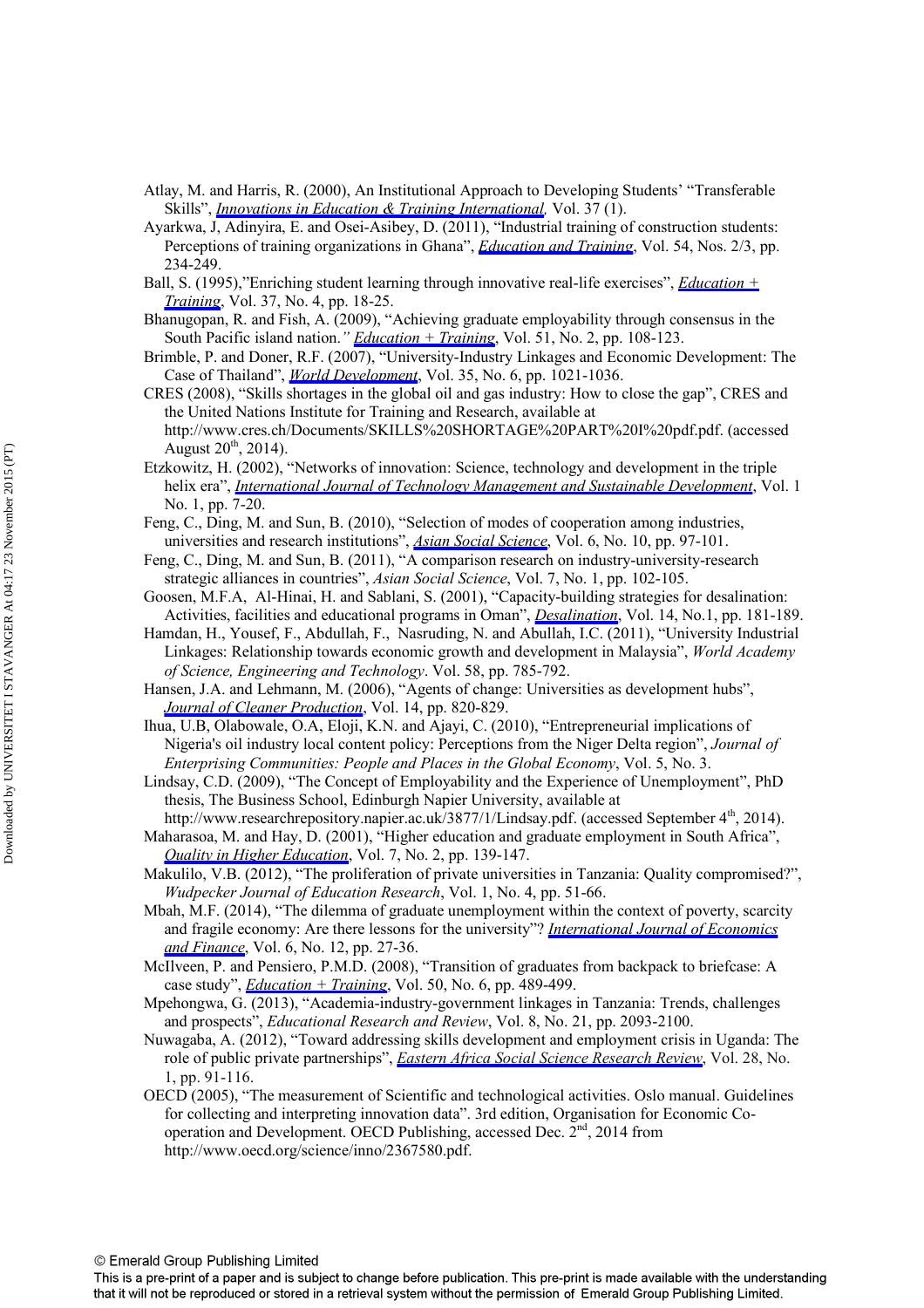- Oyebisi, T.O., Ilori, M.O. and Nassar, M.L. (1996), "Industry-academic relations: an assessment of the linkages between a university and some enterprises in Nigeria", *[Technovation](http://www.emeraldinsight.com/action/showLinks?crossref=10.1016%2F0166-4972%2895%2900049-6&isi=A1996UV53900005)*, Vol.16, No.4, pp.203-209.
- Perkmann, M., King, Z. and Pavelin, S. (2011), "Engaging excellence? Effects of faculty quality on university engagement with industry", *[Research Policy](http://www.emeraldinsight.com/action/showLinks?crossref=10.1016%2Fj.respol.2011.01.007&isi=000290244200003)*, Vol. 40 (2011), pp. 539–552.
- Rabayah, K.S. and Sartawi, B. (2008), "Enhancing the labour market prospects of ICT students in a developing country", *Education+Training*, Vol. 50, No. 3, pp. 244-259.
- Ramdass, K. (2012), "Programme re-curriculation: An experience at the University of Johannesburg", *International Journal of Business and Social Science*, Vol. 3, No .8, pp. 204-36.
- Saad, M. and Zawdie, G. (2011), "Introduction to special issue: The emerging role of universities in socio-economic development through knowledge networking", *[Science and Public Policy](http://www.emeraldinsight.com/action/showLinks?crossref=10.3152%2F030234211X12960315267453&isi=000294372200001)*, Vol. 38, No. 1, pp. 3-6.
- Saad, M., Zawdie, G. and Malairaja, C. (2008), "The triple helix strategy for universities in developing countries: the experiences in Malaysia and Algeria", *[Science and Public Policy](http://www.emeraldinsight.com/action/showLinks?crossref=10.3152%2F030234208X323316)*, Vol. 35, No. 6, pp. 431-443.
- Schiller, D. and Liefner, I. (2007), "Higher education funding reform and university-industry links in developing countries: The case of Thailand", *[Higher Education](http://www.emeraldinsight.com/action/showLinks?crossref=10.1007%2Fs10734-006-9011-y&isi=000249212800005)*, Vol. 54, pp. 543-556.
- Schuetze, H.G. (2001), "Managing university/industry relationships. The role of knowledge management", OECD/Japanese High Level Forum, available at http://static.canalblog.com/storagev1/japknowledgement.canalblog.com/docs/PDF\_rapport\_KM\_in \_japan\_Univ\_Hitotsubashi.pdf *.* (accessed August 25th, 2014).
- Suraweera, F. (1985), "A framework for university-industry interaction in computing in developing countries". *[Computer Education](http://www.emeraldinsight.com/action/showLinks?crossref=10.1016%2F0360-1315%2885%2990035-1&isi=A1985AGG4000007)* , Vol. 9, No. 2, pp. 135-139.
- Toor, S.u-R. and Ofori, G. (2008), "Developing construction professionals of the 21<sup>st</sup> century: Renewed vision for leadership", *[Journal of Professional Issues in Engineering Education and](http://www.emeraldinsight.com/action/showLinks?crossref=10.1061%2F%28ASCE%291052-3928%282008%29134%3A3%28279%29&isi=000257022800005) [Practice](http://www.emeraldinsight.com/action/showLinks?crossref=10.1061%2F%28ASCE%291052-3928%282008%29134%3A3%28279%29&isi=000257022800005)*, Vol. 134, No .3, pp. 279-286.
- Tordo, S., Warner, M., Manzano, O.E. and Anouti, Y. (2013), "*[Local content policies in the oil and](http://www.emeraldinsight.com/action/showLinks?crossref=10.1596%2F978-0-8213-9931-6)  [gas sector](http://www.emeraldinsight.com/action/showLinks?crossref=10.1596%2F978-0-8213-9931-6)*", A World Bank Study no.78994, World Bank: Washington.
- Torres-Machi, C., Carrion, A., Yepes, V. and Pellicer, E. (2013), "Employability of graduate students in construction management", *[Journal of Professional Issues in Engineering Education & Practice,](http://www.emeraldinsight.com/action/showLinks?isi=000316700200011)*  April (2013).
- URT (2014), "Local Content of Tanzania for Oil and Gas Industry 2014" Draft One, Ministry of Energy and Minerals, Dar es Salaam.
- Vaaland, T.I. and Owusu, R.A. (2013), "Local content in the oil and gas industries of developing countries: A research agenda". *Competitive paper on IAABD Conference*, Accra, May 2013.
- Vega-Jurando, J., Fernández-de-Lucio, I. and Huanca, R. (2008), "University-industry relations in Bolivia: Implications for university transformations in Latin America", *[Higher Education](http://www.emeraldinsight.com/action/showLinks?crossref=10.1007%2Fs10734-007-9098-9&isi=000256910900005)*, Vol. 56, pp. 205-220.

### **Author Biographies:**

Dr.Esther Ishengoma is a Senior Lecturer in the Department of Finance at the University of Dar es Salaam Business School and a Senior Research Fellow at the GIGA-German Institute of Global and Area Studies through research projects funded by GIGA, Alexander von Humboldt and the Volkswagen Foundation. She has done research on university-industry-linkages, global value chains and industry linkages, linkage banking, microfinance and enterprise development.

Dr.Terje I. Vaaland is professor at University of Stavanger within the areas of strategy and industrial marketing and management. In recent years he has been involved in national content research and development in emerging petroleum nations with a weak industrial base. He has been the dean at a leading Norwegian business school, and has experience in managing oil related industry-learning programs.

This is a pre-print of a paper and is subject to change before publication. This pre-print is made available with the understanding that it will not be reproduced or stored in a retrieval system without the permission of Emerald Group Publishing Limited.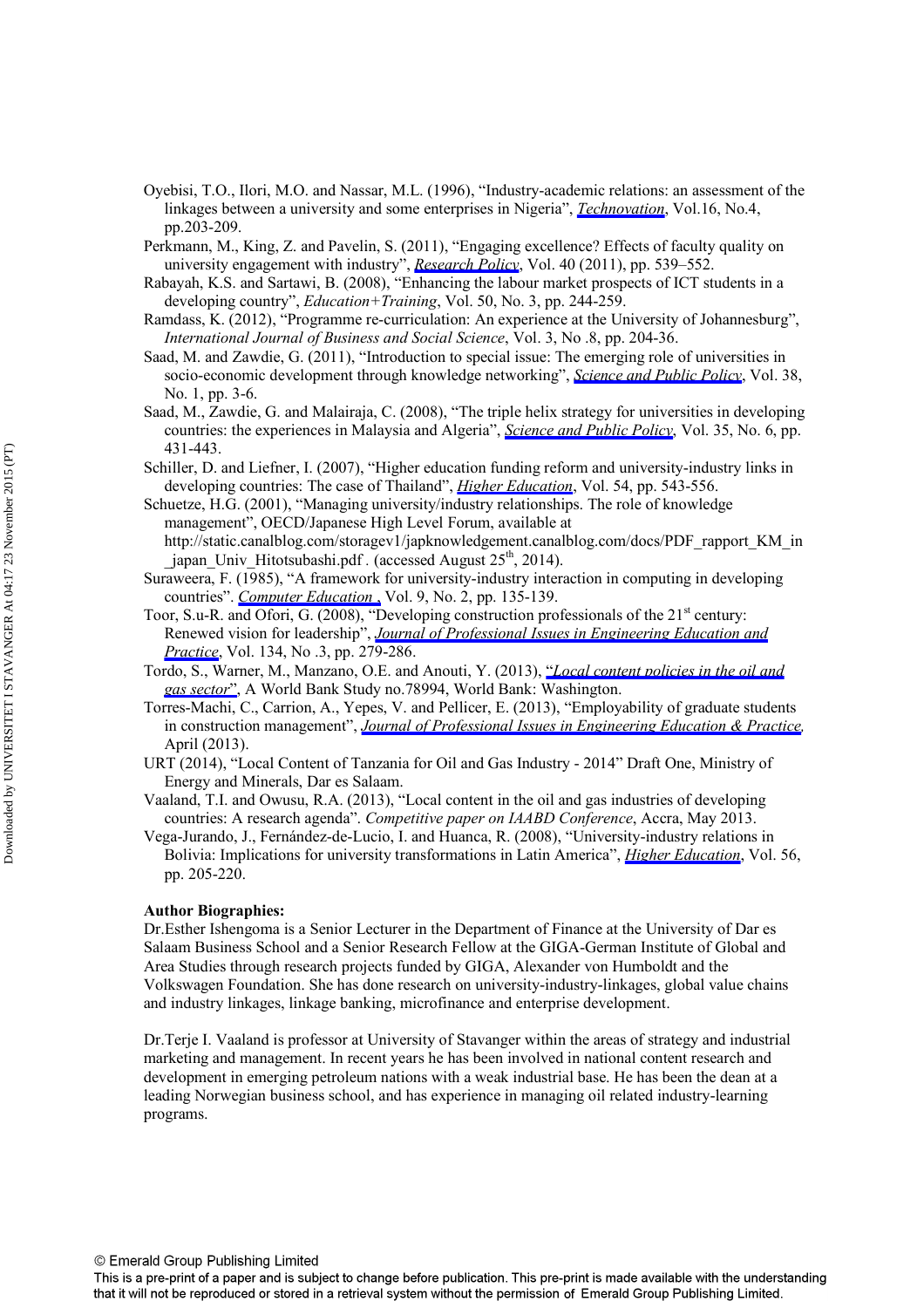## **APPENDIX 1**

*UIL linkage activities*

| <b>Modality</b><br>group | <b>Type of linkage activity</b>                    | <b>Description of linkage activity</b>                                                                                                                                                             |
|--------------------------|----------------------------------------------------|----------------------------------------------------------------------------------------------------------------------------------------------------------------------------------------------------|
|                          | Cooperative education                              | Involving students spending a significant portion of their academic<br>programme in private companies, student working experience programmes<br>and student internships.                           |
|                          | Industrial training (continuing<br>education)      | Practical training of students and faculty on industry premises, with the<br>purpose of understanding the application of new technologies and methods.                                             |
| Training<br>and          | Small business training                            | Collaboration in developing and operating a programme targeting small or<br>nascent entrepreneurs or businesses, including short courses.                                                          |
| education                | Student assignments                                | Supporting master students with access to information sources during<br>assignments and theses. Provisions to stimulate students to carry out<br>university assignments/theses within the company. |
|                          | Visiting lectureships                              | Formal arrangements, in which private companies support staff to participate<br>in teaching activities. Part-time teaching, industrial guest lecturers.                                            |
|                          | Modernizing programmes                             | Assisting university in developing and modernizing curricula and<br>programmes aligned with industrial needs. Industry participation in university<br>boards and committees.                       |
|                          | Technology<br>brokerage/licensing                  | Assistance in obtaining or licensing technologies and intellectual products<br>from the university.                                                                                                |
|                          | Seminars and conferences                           | Collaboration in developing seminars, conferences and symposia with the<br>purpose of enhancing the Tanzanian industrial base.                                                                     |
| <b>Services</b>          | Sabbatical                                         | Facilitate faculty member's sabbatical in the industry, either in Tanzania or<br>abroad.                                                                                                           |
| and                      | Direct or indirect investments                     | Through equity investments and venture capital schemes.                                                                                                                                            |
| consulting               | Student recruitment                                | Participation in students arrangements, business presentations, recruitment<br>events, etc.                                                                                                        |
|                          | Coordination of technology-<br>related issues      | Through such inter-organizational entities such as regional technology<br>councils.                                                                                                                |
|                          | Industrial extension services                      | Including testing, calibration, repair services, production trouble-shooting and<br>simple design modification.                                                                                    |
|                          | Business/consulting services                       | From business schools, or through research parks, science parks or<br>incubators.                                                                                                                  |
|                          | Research consulting                                | Contractual research carried out for a private company with specified terms.                                                                                                                       |
|                          | Joint or cooperative research<br>projects          | Often carried out in dedicated laboratories, centres or institutes.                                                                                                                                |
| Research                 | Partnership contract                               | Long-term arrangement between a university and company to build up<br>research facilities.                                                                                                         |
|                          | Personnel interchange or<br>industrial fellowships | On a regular or long-term basis to sustain interchange of research personnel.                                                                                                                      |
|                          | Shared equipment or facilities                     | Loan of equipment and facilities for university research use, on a regular or<br>long-term basis.                                                                                                  |
|                          | Equipment donations                                | Laboratories, teaching equipment, etc.                                                                                                                                                             |
|                          | Endowment contributions                            | Sponsorship of prizes, awards and competitions to students and/or faculty.                                                                                                                         |
|                          | Financing professorial chairs                      | With relevance to local participation in the petroleum industry.                                                                                                                                   |
|                          | Financing PhD candidates                           | Salaries and expenses.                                                                                                                                                                             |
| Activity<br>based        | Financing master theses                            | Travel expenses and direct costs (not salaries).                                                                                                                                                   |
| sponsoring               | Financing foreign support                          | Support from foreign universities with the purpose of developing new<br>programmes, or to improve alignment with petroleum-related industrial<br>needs.                                            |
|                          | Donations for university<br>infrastructure         | Endowments for buildings and grants for the purchase of equipment offered<br>to the university.                                                                                                    |
|                          | Financing stays abroad for                         | With the purpose of increasing the local industrial base (thus avoiding "brain-                                                                                                                    |
|                          | students or faculty.                               | drain").                                                                                                                                                                                           |

Source: Modified from Brimble and Doner (2007).

# **TABLES**

*Table 1: Description of respondents* 

© Emerald Group Publishing Limited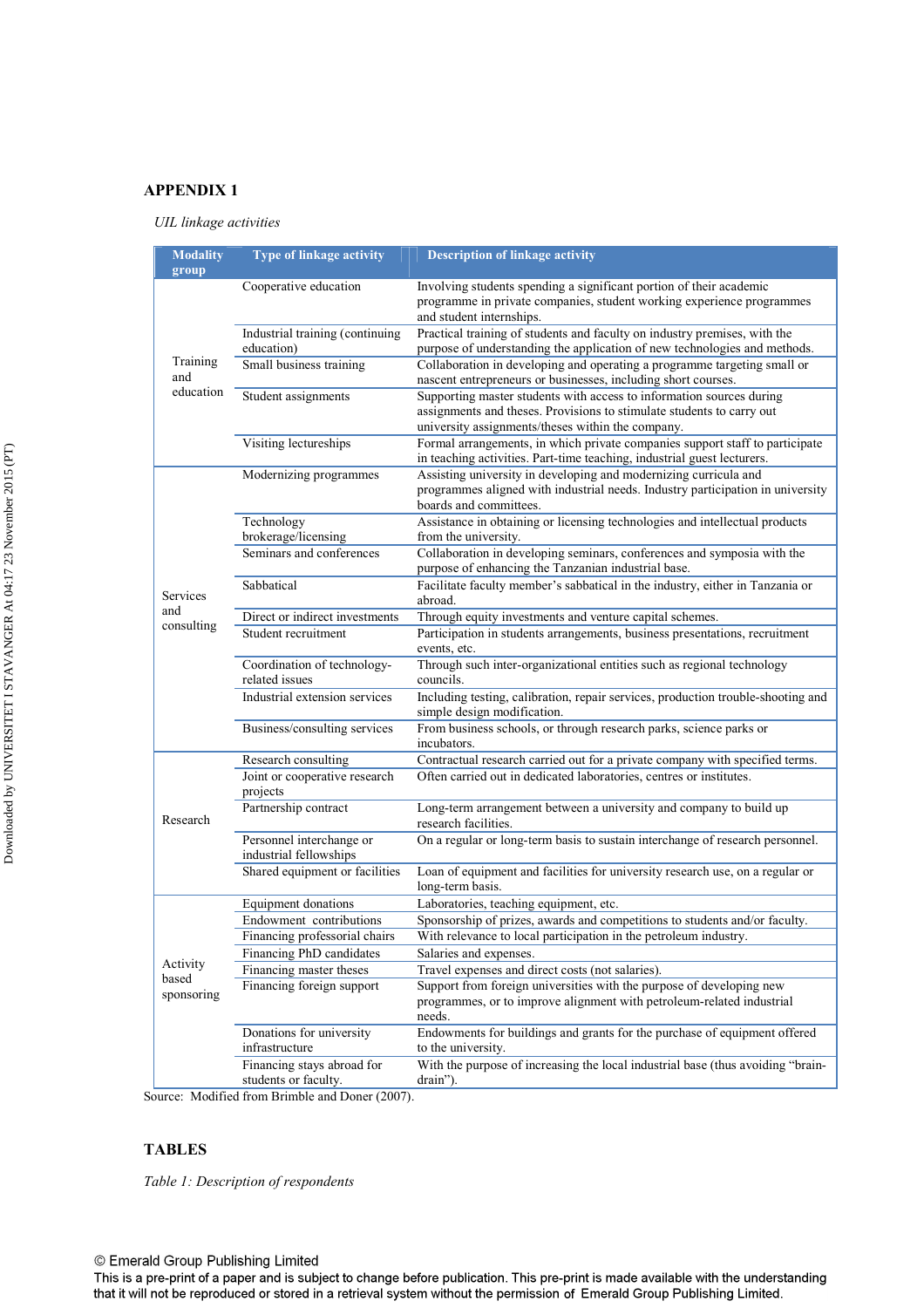|            |                                                                                                                                                                                                     | Student |                | Company<br>respondents | Faculty |              | Sum    | $%$ of<br>total |
|------------|-----------------------------------------------------------------------------------------------------------------------------------------------------------------------------------------------------|---------|----------------|------------------------|---------|--------------|--------|-----------------|
|            |                                                                                                                                                                                                     | Respon  | Popu-          | Respon-                | Respon  | Popu-        | Respon |                 |
|            |                                                                                                                                                                                                     | -dents  | lation         | dents                  | -dents  | lation       | -dents |                 |
| Discipline | Social sciences                                                                                                                                                                                     | 91      | 720            | $\overline{4}$         | 24      | 121          | 119    | 29.5            |
| background | Courses: Business<br>Administration.                                                                                                                                                                |         |                |                        |         |              |        |                 |
|            | Economics                                                                                                                                                                                           |         |                |                        |         |              |        |                 |
|            | Engineering/Natural<br>Sciences                                                                                                                                                                     | 144     | 320            | 65                     | 76      | 82           | 285    | 70.5            |
|            | - Courses: Mining<br>Engineering, Mineral<br>Processing Engineering,<br>Geology and<br>Engineering Geology,<br><b>Environmental Science</b><br>and Technology<br>Total<br>Sample as % of population | 235     | 1.040<br>22.60 | 69                     | 100     | 203<br>49.26 | 404    | 100.0           |
|            | Male                                                                                                                                                                                                | 153     |                | 61                     | 6       |              | 220    | 54.5            |
| Gender     | Female                                                                                                                                                                                              | 82      |                | 8                      | 94      |              | 184    | 45.5            |
|            | Total                                                                                                                                                                                               | 235     |                | 69                     | 100     |              | 404    | 100.0           |
|            | Professor/senior lecturer                                                                                                                                                                           | N/A     |                | N/A                    | 29      |              |        |                 |
| Employment | Lecturer/assistant lecturer                                                                                                                                                                         | N/A     |                | N/A                    | 71      |              |        |                 |
| position   | Foreign expatriate                                                                                                                                                                                  | N/A     |                | 4                      | N/A     |              |        |                 |
|            | Local                                                                                                                                                                                               | N/A     |                | 65                     | N/A     |              |        |                 |
|            | Total                                                                                                                                                                                               | N/A     |                | 69                     | 100     |              |        |                 |
|            | Minerals                                                                                                                                                                                            | N/A     |                | 25                     | N/A     |              |        |                 |
| Sub-sector | Oil and gas                                                                                                                                                                                         | N/A     |                | 44                     | N/A     |              |        |                 |
|            | Total                                                                                                                                                                                               | N/A     |                | 69                     | N/A     |              |        |                 |

### *Table 2: Perceptions of UIL in training activities in increasing students' employability*

| Panel 1: Perceptions by status of respondents                |                |                            |                |          |                      |                                    |           |        |                |
|--------------------------------------------------------------|----------------|----------------------------|----------------|----------|----------------------|------------------------------------|-----------|--------|----------------|
|                                                              |                | Mean (rank) by respondents |                |          | Kruskal-Wallis test: |                                    |           | Chi-   | Asym           |
|                                                              |                |                            |                |          | Mean rank by status  |                                    |           | Square | Sig.           |
| <b>UIL</b> activities                                        | Students       | Company                    | Faculty        | All      | <b>Students</b>      | Company                            | Faculty   |        |                |
| Student internships in companies                             | 3.987(1)       | 4.368(2)                   | 4.640(1)       | 4.215(1) | 172.04               | 214.51                             | 259.3     | 48.105 | $\theta$       |
| Practical training of students in                            |                |                            |                |          |                      |                                    |           |        |                |
| industry premises                                            | 3.983(2)       | 4.309(3)                   | 4.540(2)       | 4.177(2) | 178.1                | 209.78                             | 250.64    | 32.941 | $\mathbf{0}$   |
| Practical support from industry to                           |                |                            |                |          |                      |                                    |           |        |                |
| students during their master's                               |                |                            |                |          |                      |                                    |           |        |                |
| theses                                                       | 3.589(5)       | 4.118(6)                   | 4.088(3)       | 3.797(5) | 171.26               | 233.8                              | 228.41    | 29.834 | $\mathbf{0}$   |
| Industrial guest lecturers and part-                         |                |                            |                |          |                      |                                    |           |        |                |
| time teachers from industry                                  | 3.535(6)       | 4.203(5)                   | 3.575(6)       | 3.661(6) | 182.76               | 258.86                             | 190.94    | 26.852 | $\theta$       |
| Industrially experienced lecturers                           | 3.914(3)       | 4.304(4)                   | 3.866(5)       | 3.970(3) | 191.51               | 238.55                             | 190.83    | 11.025 | 0.004          |
| Short courses for small businesses                           |                |                            |                |          |                      |                                    |           |        |                |
| and entrepreneurs                                            | 3.710(4)       | 4.391(1)                   | 3.958(4)       | 3.889(4) | 174.58               | 264.17                             | 208.84    | 39.175 | $\overline{0}$ |
| N                                                            | 233            | 68                         | 100            | 401      | 233                  | 68                                 | 100       |        |                |
| Panel 2: Perceptions by discipline background of respondents |                |                            |                |          |                      |                                    |           |        |                |
| UIL activities                                               | Mean (rank) by |                            |                |          |                      | Mann-Whitney U-test                |           |        |                |
|                                                              |                | discipline background      |                |          |                      | Mean rank by discipline background |           |        |                |
|                                                              | Social         | Engineer-                  | Social science |          | Engineering, Natural |                                    | Mann-     |        | Asymp. Sig.    |
|                                                              | Science        | ing, Natural               |                |          | and Applied Science  |                                    | Whitney   |        | $(2-tailed)$   |
|                                                              |                | and                        |                |          |                      |                                    | U-test    |        |                |
|                                                              |                | Applied                    | Mean           | Sum of   | Mean                 | Sum of                             |           |        |                |
|                                                              |                | Science                    | rank           | ranks    | rank                 | ranks                              |           |        |                |
|                                                              | 4.237(1)       | 4.213(1)                   | 209.55         | 24726.50 | 196.71               | 55473.50                           | 15570.500 |        | .271           |
| Student internships in companies                             |                |                            |                |          |                      |                                    |           |        |                |
| Practical training of students in                            | 4.160(2)       | 4.191(2)                   | 206.13         | 24529.50 | 198.84               | 56071.50                           | 16168.500 |        | .530           |
| industry premises                                            |                |                            |                |          |                      |                                    |           |        |                |
| Practical support from industry to                           | 3.896(5)       | 3.759(5)                   | 208.16         | 23938.50 | 189.48               | 51916.50                           | 14241.500 |        | .111           |
| students during their master's                               |                |                            |                |          |                      |                                    |           |        |                |
| theses                                                       |                |                            |                |          |                      |                                    |           |        |                |
| Industrial guest lecturers and part-                         | 3.733(6)       | 3.637(6)                   | 207.15         | 24029.00 | 193.47               | 53786.00                           | 15005.000 |        | .251           |

4.094 (3) 3.918 (3) 217.56 25455.00 191.24 53548.00 14208.000 .026

٦

© Emerald Group Publishing Limited

time teachers from industry

Industrially experienced lecturers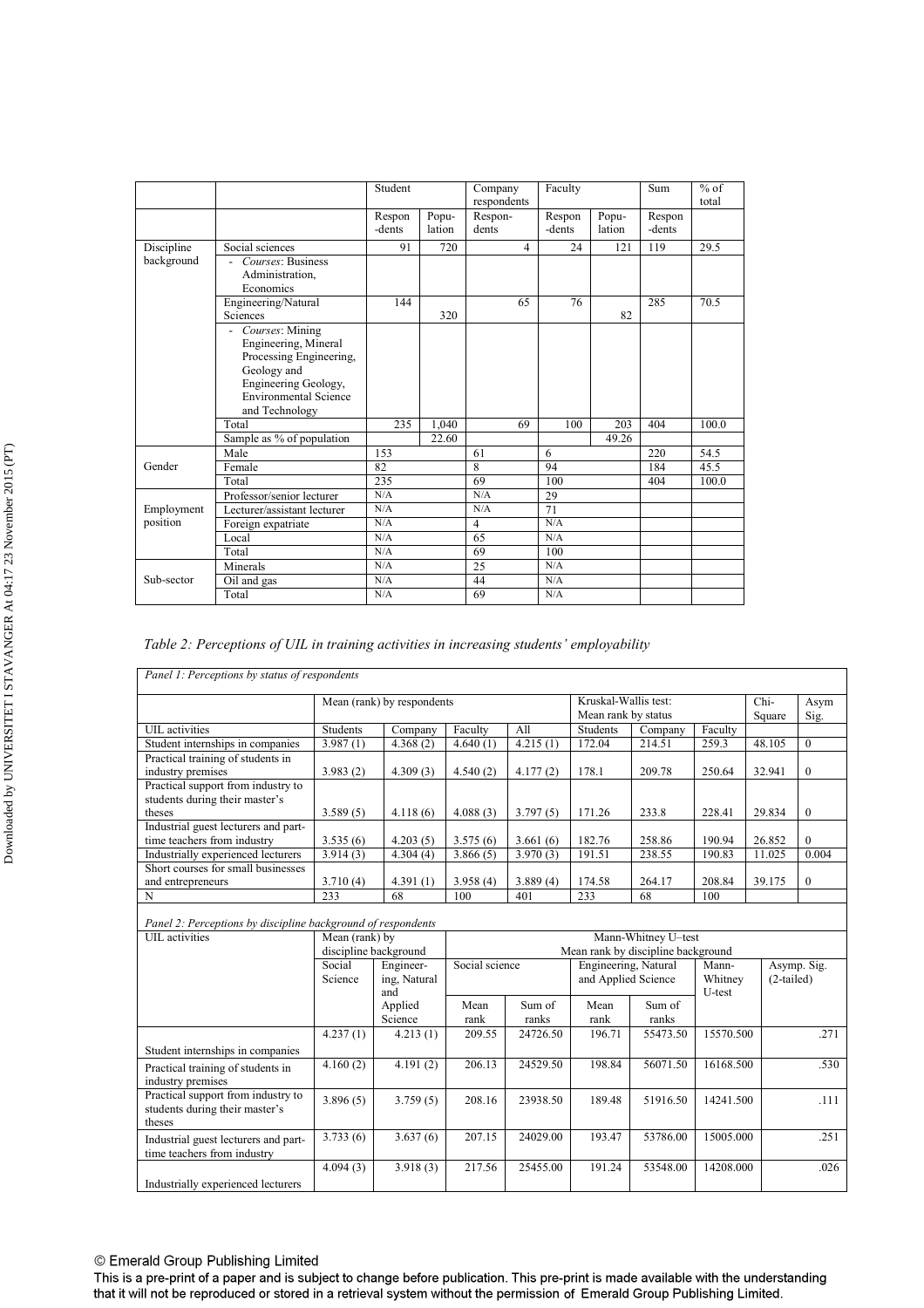| Short courses for small businesses<br>and entrepreneurs | 3.847(4) | 3.906(4) | 198.19 | 23386.00 | 197.92 | 54824.00 | 16321.000 | .982 |
|---------------------------------------------------------|----------|----------|--------|----------|--------|----------|-----------|------|
|                                                         | 10       | 282      | 10     |          | 282    |          |           |      |

### *Table 3: Perceptions of UIL in consultancy services' activities on increasing students' employability*

|                                                                                                        |          | Mean (rank) by respondent status |         |         | Kruskal-Wallis test:<br>Mean rank by status | Chi-<br>Square | Asym<br>Sig. |        |          |
|--------------------------------------------------------------------------------------------------------|----------|----------------------------------|---------|---------|---------------------------------------------|----------------|--------------|--------|----------|
| UIL activities                                                                                         | Students | Company                          | Faculty | Total   | Students                                    | Company        | Faculty      |        |          |
| Industry assistance in<br>modernizing and developing<br>university curricula and<br>programmes         | 3.97(2)  | 4.38(2)                          | 4.37(2) | 4.13(2) | 174.35                                      | 232.54         | 234.63       | 31.935 | $\Omega$ |
| Sabbatical arrangements, in which<br>university teachers spend time in<br>the local industry or abroad | 3.82(4)  | 4.19(5)                          | 3.36(5) | 3.77(5) | 204.22                                      | 250.85         | 150.64       | 36.844 | $\Omega$ |
| Lecturers engaged in university-<br>industry consultancy projects                                      | 3.74(5)  | 4.26(4)                          | 3.84(4) | 3.85(4) | 183.16                                      | 256.06         | 195.91       | 24.258 | $\theta$ |
| Seminars and conferences<br>arranged jointly by faculty and<br>industry                                | 3.93(3)  | 4.30(3)                          | 4.11(3) | 4.03(3) | 187.51                                      | 237.39         | 208.68       | 12.039 | 0.002    |
| Joint projects between students<br>and industry                                                        | 4.00(1)  | 4.47(1)                          | 4.43(1) | 4.19(1) | 175.95                                      | 241.26         | 236.52       | 32.791 | $\Omega$ |
| N                                                                                                      | 234      | 68                               | 99      | 401     | 234                                         | 68             | 99           |        |          |

*Panel 2: Perceptions by discipline background of respondents* 

| <b>UIL</b> activities                                                                                  | background        | Mean (rank) by discipline              |                |                 | Mean rank by discipline background          |                 |                            |                                 |
|--------------------------------------------------------------------------------------------------------|-------------------|----------------------------------------|----------------|-----------------|---------------------------------------------|-----------------|----------------------------|---------------------------------|
|                                                                                                        | Social<br>Science | Engineering,<br>Natural and<br>Applied | Social science |                 | Engineering, Natural<br>and Applied Science |                 | Mann-<br>Whitney<br>U-test | Asymp.<br>Sig. $(2-$<br>tailed) |
|                                                                                                        |                   | Science                                | Mean<br>rank   | Sum of<br>ranks | Mean<br>rank                                | Sum of<br>ranks |                            |                                 |
| Industry assistance in<br>modernizing and developing<br>university curricula and<br>programmes         | 4.129(3)          | 4.136(2)                               | 198.52         | 23028.00        | 197.78                                      | 55182.00        | 16122.00                   | .948                            |
| Sabbatical arrangements, in which<br>university teachers spend time in<br>the local industry or abroad | 3.922(4)          | 3.712(5)                               | 220.73         | 25383.50        | 189.40                                      | 53222.50        | 13601.50<br>0              | .007                            |
| Lecturers engaged in university-<br>industry consultancy projects                                      | 3.853(5)          | 3.846(4)                               | 203.04         | 23552.50        | 195.91                                      | 54657.50        | 15597.50<br>0              | .542                            |
| Seminars and conferences<br>arranged jointly by faculty and<br>industry                                | 4.227(2)          | 3.961(3)                               | 229.86         | 27353.00        | 188.07                                      | 52847.00        | 13226.00<br>$_{0}$         | .000                            |
| Joint projects between students<br>and industry                                                        | 4.319(1)          | 4.138(1)                               | 220.38         | 26225.00        | 193.56                                      | 54778.00        | 14592.00<br>0              | .023                            |
| N                                                                                                      | 119               | 282                                    | 119            |                 | 282                                         |                 |                            |                                 |

## *Table 4: Perceptions of UIL in research activities in increasing employability*

| Panel 1: Perceptions by status of respondents                                                 |                 |                                                                                             |         |         |          |         |         |        |              |
|-----------------------------------------------------------------------------------------------|-----------------|---------------------------------------------------------------------------------------------|---------|---------|----------|---------|---------|--------|--------------|
|                                                                                               |                 | Chi-<br>Mean (rank) by respondents<br>Kruskal-Wallis test:<br>Mean rank by status<br>Square |         |         |          |         |         |        | Asym<br>Sig. |
| UIL activities                                                                                | <b>Students</b> | Company                                                                                     | Faculty | Total   | Students | Company | Faculty |        |              |
| Sharing of specialized equipment<br>or research facilities between<br>industry and university | 3.74(2)         | 4.15(2)                                                                                     | 3.92(2) | 3.85(2) | 185.81   | 234.32  | 202.27  | 10.977 | 0.004        |
| Joint industry-university research                                                            | 3.86(1)         | 4.32(1)                                                                                     | 4.08(1) | 3.99(1) | 182.15   | 246.43  | 212.41  | 21.846 | $\theta$     |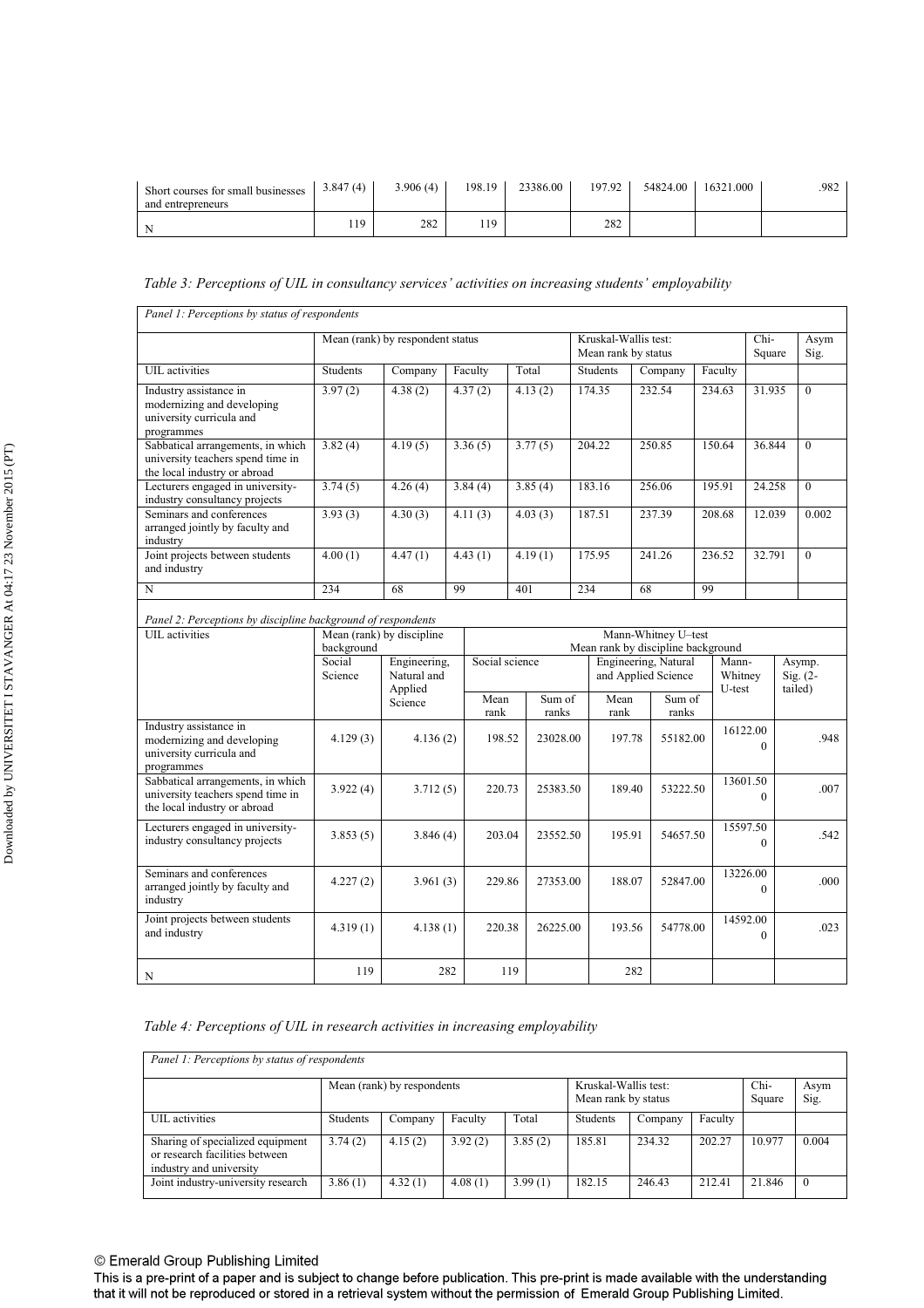| N                                                                                             | 233               | 69                                             | 99  | 401                                                       | 233             | 69           | 99                                          |                             |                                 |  |  |
|-----------------------------------------------------------------------------------------------|-------------------|------------------------------------------------|-----|-----------------------------------------------------------|-----------------|--------------|---------------------------------------------|-----------------------------|---------------------------------|--|--|
| Panel 2: Perceptions by discipline background of respondents                                  |                   |                                                |     |                                                           |                 |              |                                             |                             |                                 |  |  |
| UIL activities                                                                                | background        | Mean (rank) by discipline                      |     | Mann-Whitney U-test<br>Mean rank by discipline background |                 |              |                                             |                             |                                 |  |  |
|                                                                                               | Social<br>Science | Engineering,<br>Natural and<br>Applied Science |     | Social Science                                            |                 |              | Engineering, Natural<br>and Applied Science | Mann-<br>Whitney U-<br>test | Asymp.<br>$Sig. (2-$<br>tailed) |  |  |
|                                                                                               |                   |                                                |     | Mean<br>rank                                              | Sum of<br>ranks | Mean<br>rank | Sum of<br>ranks                             |                             |                                 |  |  |
| Sharing of specialized equipment<br>or research facilities between<br>industry and university | 3.769(2)          | 3.884(2)                                       |     | 193.29                                                    | 22615.00        | 199.28       | 55200.00                                    | 15712.000                   | .607                            |  |  |
| Joint industry-university research                                                            | 4.102(1)          | 3.950(1)                                       |     | 215.08                                                    | 25380.00        | 193.67       | 54420.00                                    | 14799.000                   | .061                            |  |  |
| N                                                                                             | 119               |                                                | 282 | 119                                                       |                 | 282          |                                             |                             |                                 |  |  |

## **APPENDIX 2**

#### **QUESTIONNAIRE**

### **ROLE OF UNIVERSITY-INDUSTRY LINKAGES IN ENHANCING STUDENTS' EMPLOYABILITY AND INNOVATION**

#### **Part I: Profile of the respondent**

1. Name of the respondent (optional) \_\_\_\_\_\_\_\_\_\_\_\_\_\_\_\_\_\_\_\_\_\_\_; Contacts (e-mail/tel.)

 $\therefore$  b) Female 2. Gender (tick  $\sqrt{a}$  any of the following): a) Male

- 3. Status of the respondent: (tick  $\sqrt{any}$  of the following)
	- a) Student \_\_\_\_\_\_\_\_\_\_ (if **a** proceed with question 4 in Part I, and the rest in the following Parts )
	- b) Lecturer \_\_\_\_\_\_\_\_\_\_ (if **b** proceed with questions 5 & 6 in Part I, and the rest in the following Parts) c) Employee from the extractive company\_\_\_\_\_\_\_\_\_\_\_(if **c** proceed with questions 6 to 9 in Part I, and the rest in the
- following Parts) 4. College/school (tick  $\sqrt{ }$  any of the following) and mention the programme you are involved in
	- a) College of Social Science \_\_\_\_\_\_\_\_\_, Programme/Department b) University of Dar es Salaam Business School except programme/Department
	- c) College of Engineering and Technology Frogramme/Department
	- d) College of Natural and Applied Science Frogramme/Department
	- e) College of f)  $\Box$
- 5. Employment position (tick  $\sqrt{a}$  any of the following)
	- a) Professor/Senior Lecturer
	- b) Lecturer/Assistant Lecturer
- 6. Education background and area of work (tick  $\sqrt{ }$  any of the following) a) Social Science (Business Administration, Economics) \_\_\_\_\_\_\_\_\_\_\_\_\_\_\_\_\_\_\_\_\_\_\_\_\_
	- b) Engineering/Technology, Applied and Natural Science, Environment
- 7. Status of employment (employees from companies) (tick  $\sqrt{ }$  any of the following)
	- a) Foreign expatriate
	- b) Local
- 8. Please indicate the sub-sector which the company where you are working is involved in (tick  $\sqrt{$ any of the following) a) Minerals
	- b) Oil  $\Box$
	- c) Gas \_\_\_\_\_\_\_\_\_\_\_\_\_\_\_\_\_\_\_\_\_\_
- 9. Please indicate the type of activities conducted by the company where you are working (tick  $\sqrt{ }$  any of the following)
	- a) Exploration of natural resources b) Exploitation of natural resources \_\_\_\_\_\_\_\_\_\_\_\_\_\_\_\_\_\_\_

#### **Part II: Education and Training**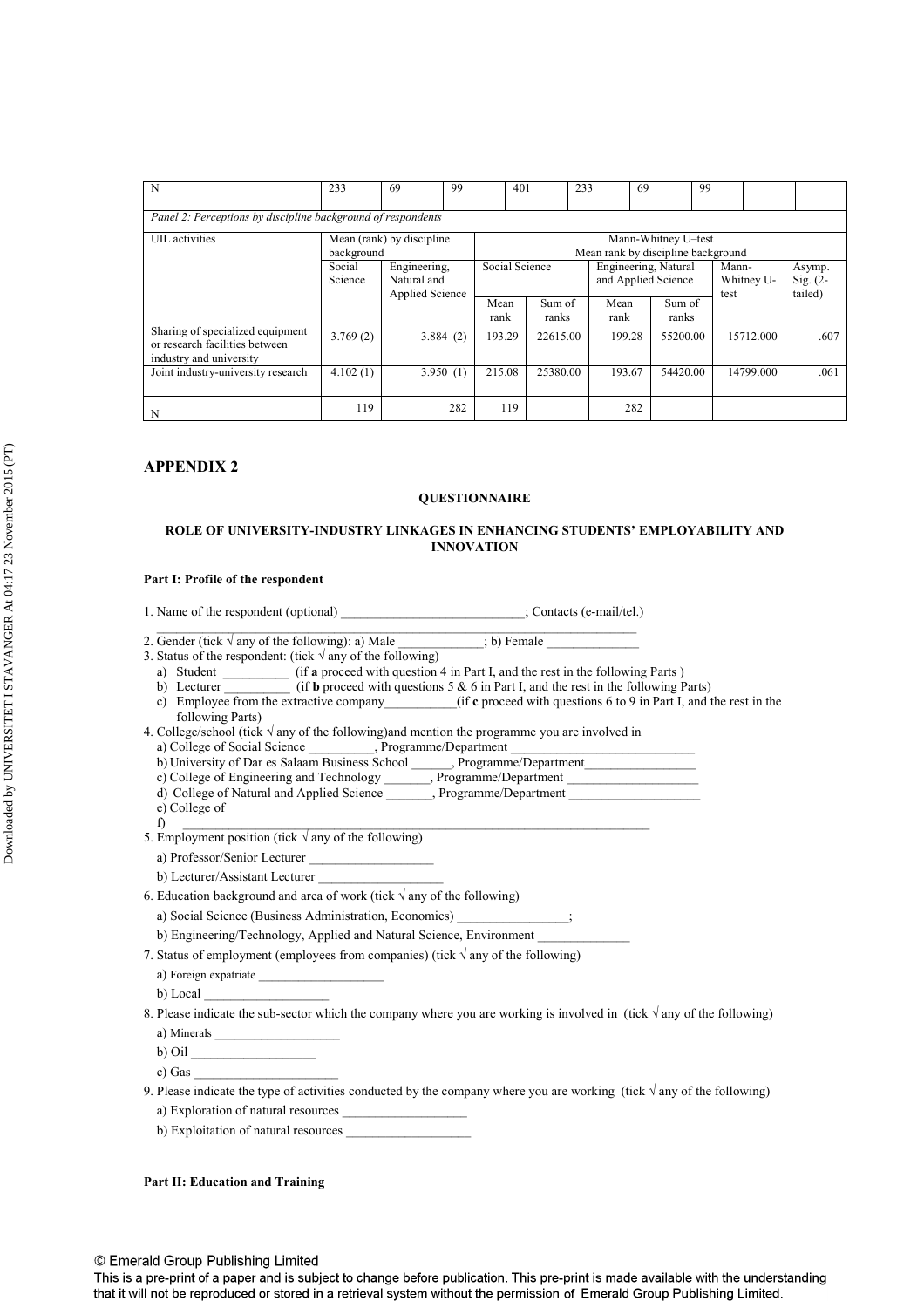Please indicate your perception regarding the influence of university-industry (extractive company) collaboration in the area of training on employability of students and innovation by putting a tick ( $\sqrt{ }$ ) in the table below. Please note 5 = strongly agree; 4=agree; 3=neutral; 2= less disagree; 1 = strongly disagree; 0 = don't know

|                                                                                                                                                                        | 5 | 4 | 3 | $\mathfrak{D}$ | $\Omega$ |
|------------------------------------------------------------------------------------------------------------------------------------------------------------------------|---|---|---|----------------|----------|
| A1. Student internships in companies increase the <i>employability of the student</i> .                                                                                |   |   |   |                |          |
| A2. Practical training of students in industry premises to be exposed to practical<br>working conditions improves the <i>employability</i> .                           |   |   |   |                |          |
| A3. Student internships in companies increase <i>innovation</i> in the companies.                                                                                      |   |   |   |                |          |
| A4. Practical support from industry to students during their master's theses improves<br>the employability of students.                                                |   |   |   |                |          |
| A5. Company collaboration with students during their work with their master's<br>thesis improves <i>innovation</i> in the company.                                     |   |   |   |                |          |
| A6. Industrial guest lecturers and part time-teachers from industry improve the<br>employability of students.                                                          |   |   |   |                |          |
| A7. Part time-lecturers from industry teaching at a university improve <i>innovation</i> in<br>their company.                                                          |   |   |   |                |          |
| A8. Industrial experienced lecturers have a positive effect on <i>student employability</i> .                                                                          |   |   |   |                |          |
| A9. Collaboration between university and industry in arranging short courses for<br>small businesses and entrepreneurs improves innovation among local companies.      |   |   |   |                |          |
| A10. Collaboration between university and industry in arranging short courses for<br>small businesses and entrepreneurs improves employability among regular students. |   |   |   |                |          |
| A11. Limited collaboration between university and industry in the area of training<br>for local firms hampers their innovation.                                        |   |   |   |                |          |
| A12. Industry-university collaboration in training increases innovation.                                                                                               |   |   |   |                |          |

#### **Part III: Services and Consulting (S)**

Please indicate your perception regarding the influence of university-industry (extractive company) collaboration in the area of Services and Consulting (S) on employability of students and innovation by putting a tick  $(\check{\vee})$  in the table below. Please note 5 = strongly agree; 4=agree; 3=neutral; 2= less disagree; 1 = strongly disagree; 0 = don't know

| A14. Industry assistance in modernizing and developing university curriculum and<br>programmes in line with industrial needs increases <i>student employability</i> .    |  |  |  |
|--------------------------------------------------------------------------------------------------------------------------------------------------------------------------|--|--|--|
| A815. Sabbatical arrangements in which university teachers spend time in the local<br>industry or abroad have a positive effect on <i>student employability</i> .        |  |  |  |
| A16. Sabbatical arrangements in which university teachers spend time in the local<br>industry or abroad have a positive effect on <i>innovation</i> in the host company. |  |  |  |
| A17. Lecturers engaged in university-industry consultancy projects improve <i>student</i><br>employability.                                                              |  |  |  |

© Emerald Group Publishing Limited